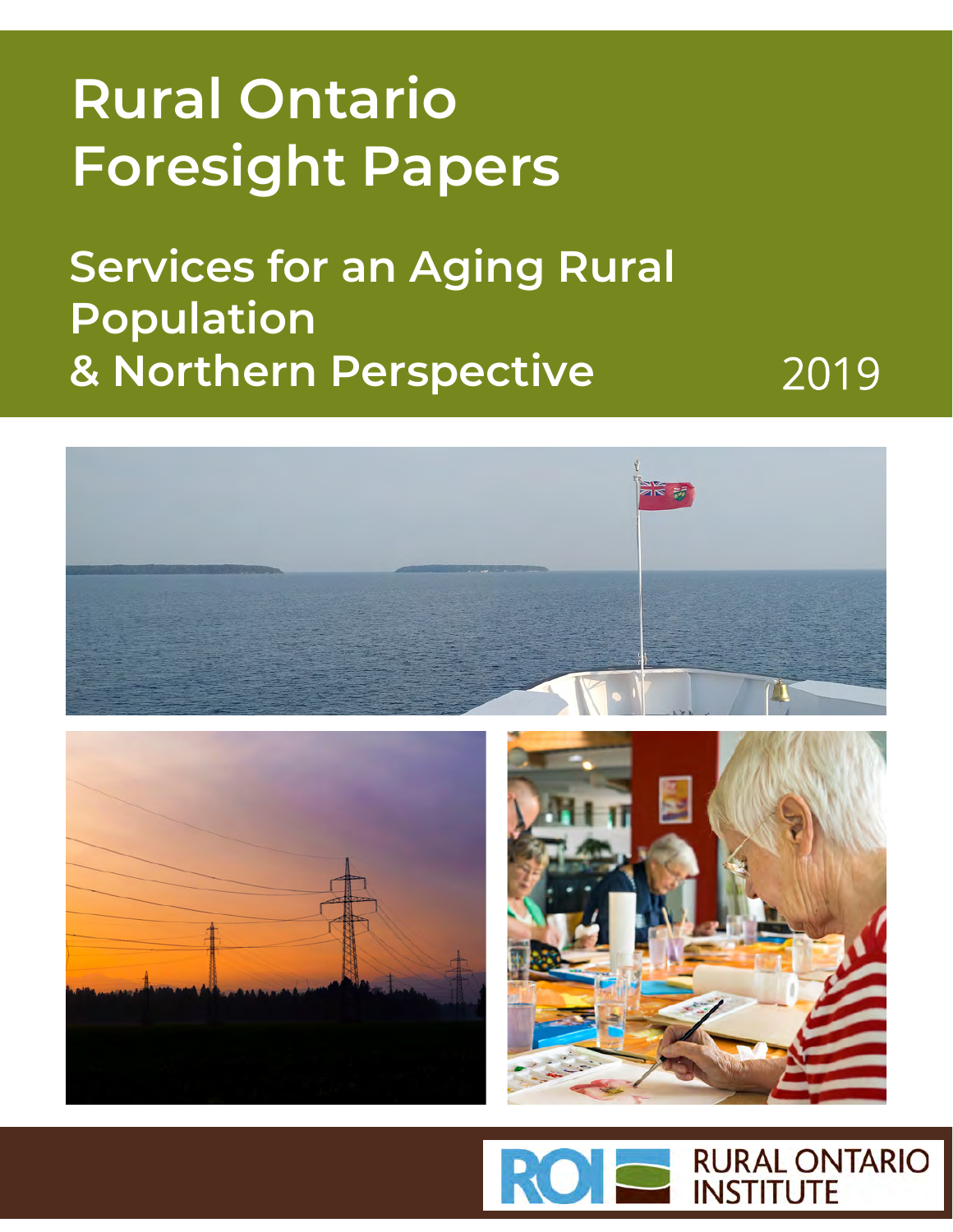# Services for an Aging Rural Population

**Lead Author: Mark Skinner Co-Author: Elizabeth Russell**

## **Introduction**

Twenty years ago, Health Canada's special Advisor on Rural Health described access to Canadian healthcare services in this way: "If there is two-tiered medicine in Canada, it's not rich and poor, it's urban versus rural" (Wooton, as cited by Laurent, 2002). Two decades later, the rural population in Canada is rapidly aging; the baby boom generation has moved through the population's demographic figures since the second world war, its weight affecting every aspect of social and public policy, including debates about the provision of services (Statistics Canada, 2017). Wooton's concept of two-tier medicine perhaps still rings true today given downsizing and restructuring in rural health care, despite the needs of the aging population, and can be accurately applied to other rural services, especially those relevant for older adults such as housing and transportation (Hanlon & Skinner, in press).

The concern for rural services today is only more timely and relevant as it is no surprise that the rural population is aging. The release of Statistics Canada's (2017) report on age, sex and type of dwelling data from the 2016 Census created an instantaneous ripple effect in national media outlets, citing the anticipated statistic that "for the first time, seniors outnumber children in Canada, as the population experienced its greatest increase in the proportion of older people since Confederation" (Grenier, 2017). This growth is compounded in rural Canada where, although there are some interprovincial differences, the population is aging more rapidly than in cities (CIHR, 2017).

Rural Canada has experienced considerable social and economic restructuring in the last twenty years, resulting in changes in service availability (Halseth, Markey & Ryser, 2019; Halseth & Ryser, 2006). Indeed, the rural aging literature has long recognized rural communities as often not fiscally equipped to address older people's increasingly complex needs given their population decline, limited fiscal resources and reliance on volunteerism (Keating, Swindle & Fletcher, 2011; Scharf, Walsh & O'Shea, 2016; Skinner & Winterton, 2018). Restructuring has universally been applied in urban and rural environments in Canada, but their impacts have most keenly been felt in rural settings which heavily rely on public sector investment to support primary industry and rural services (Ryser & Halseth, 2010; 2014). Retail, social, health, education, infrastructure and government services, although crucial for maintaining daily activities and quality of life, have gradually begun to be housed in regional urban and metropolitan centres. Under the health service umbrella, restructuring in particular has created service delivery gaps in transportation, mental health services, palliative care and respite care (Halseth, Markey & Ryser, 2019); all of which are essential services for older people (Skinner et al., 2008).

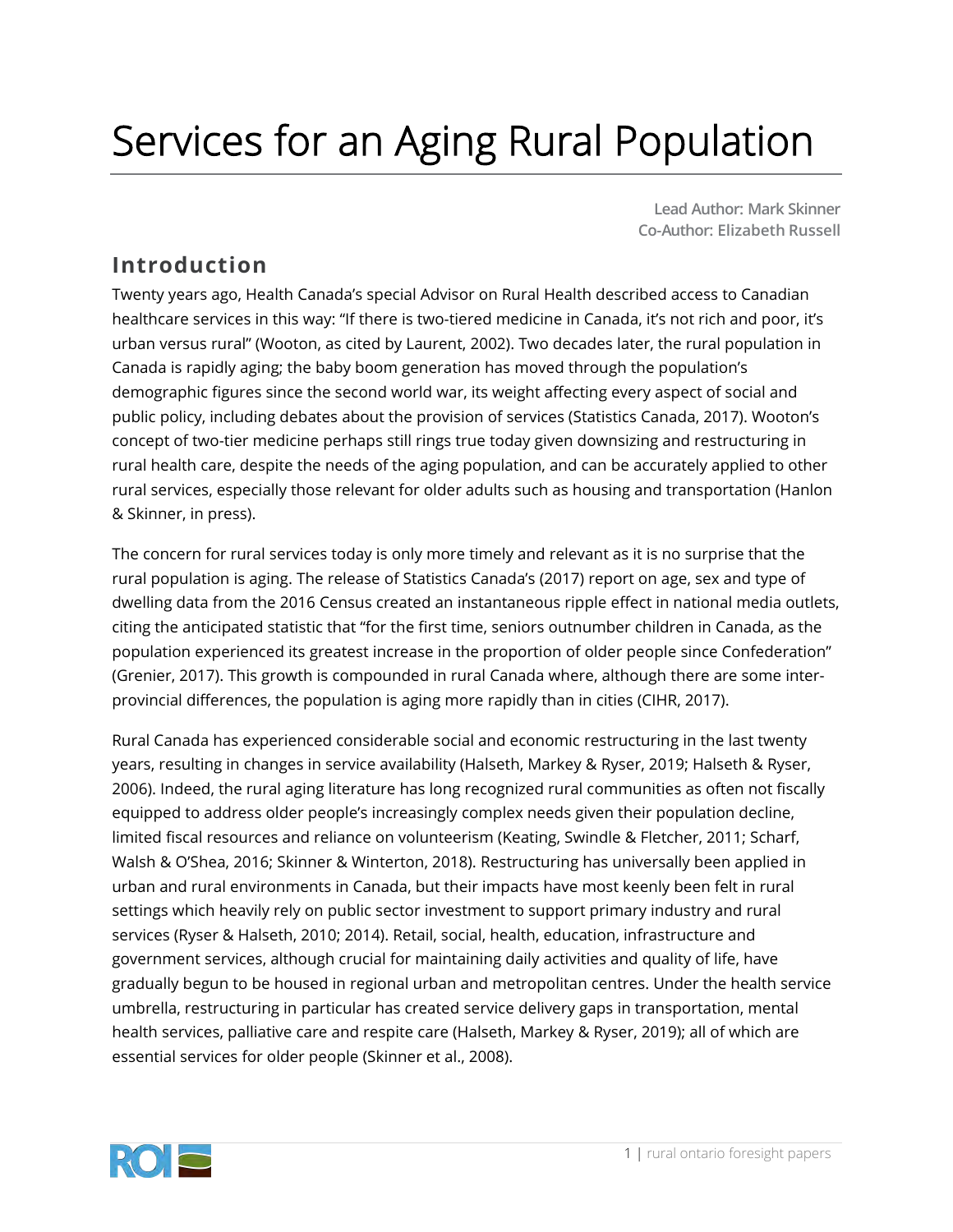This Foresight Paper aims first to define and describe those rural services that are relevant to an aging population, situating its role as a mediator between the tensions between older people aging in place – when "remaining living in the community, with some level of independence, rather than in residential care" (Davey, Nana, de Joux & Arcus, 2004, pp. 133) – versus being "stuck" in place – wherein older adults seeking to move *from* their homes cannot do so, typically embedded within economic, social, and/or racial disparity (Torres-Gil & Hofland, 2012). Second, the paper provides an overview of four rural services that are especially relevant to and challenging to deliver for older people (healthcare and community support services, housing, transportation and recreation), but also giving case examples of rural Ontario communities demonstrating innovation in response to adversity by successfully addressing these service delivery challenges at the community level. By describing service delivery challenges for older rural populations, we aim to paint a balanced picture of challenges that directly affect older Ontarians in rural communities but also ways in which communities are in some ways able to continue to facilitate an appropriate place to grow older for their citizens.

## **Services for an Aging Rural Population**

Rural areas and populations are often considered under-serviced, that is, lacking the full range of public services such as health care, education and community support. They are also often described as subject to the longstanding deprivation of public infrastructure, most recently in

relation to broadband (internet) services that are crucial for social and economic development across Canada today (Hanlon & Skinner, in press). Popular ideals such as social capital, voluntarism and the rural idyll, however, propel a parallel argument that what rural communities and small towns lack in formal services due to restructuring, they make up for in close interpersonal ties and a shared understanding of the notion of community. This conventional wisdom is questioned by key debates within rural health policy, research and practice, especially in relation to seniors' in-home and community care in rural and small-town settings (e.g., Kulig & Williams, 2012; Ryser & Halseth, 2014; Simpson & McDonald, 2017; Skinner et al., 2008).

*Popular ideals such as social capital, voluntarism and the rural idyll, however, propel a parallel argument that what rural communities and small towns lack in formal services due to restructuring, they make up for in close interpersonal ties and a shared understanding of the notion of community.*

Indeed, a sense of stakeholder uncertainty surrounds the ability of rural communities to support aging in place. Paired with the rural services restructuring, this challenge speaks to a "double jeopardy" concept (Joseph & Cloutier-Fisher, 2005), in which "vulnerable older people are living in vulnerable rural areas" (pp. 137). Community vulnerability, in this context, can be attributed to the lack of community services, lack of transportation and lack of specialized care access. In turn, older peoples' vulnerability stems from the increased likelihood of ill health, low income, impaired

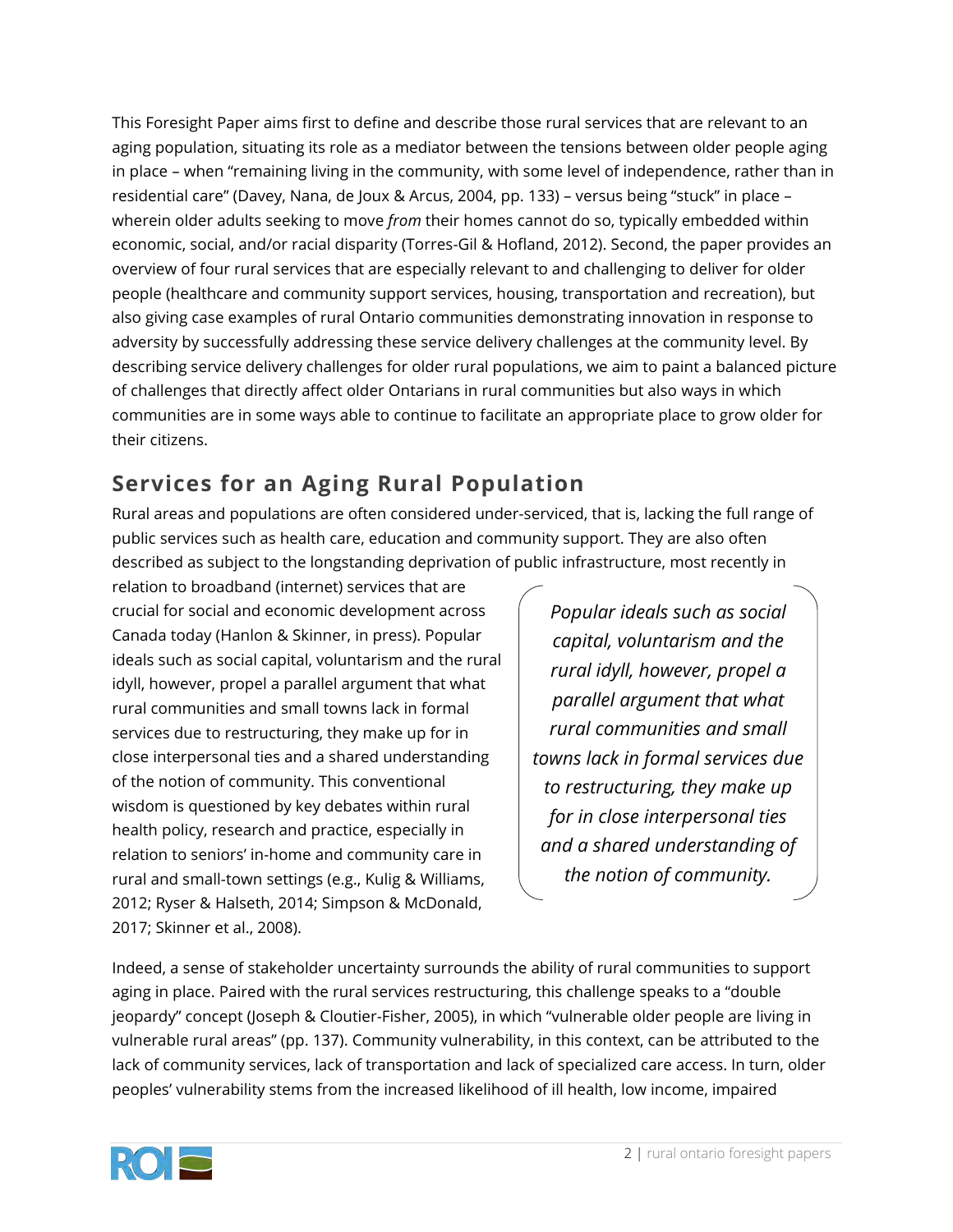mobility, social supports and social and geographical isolation in rural Canada (Joseph & Cloutier-Fisher, 2005). Continued support for rural seniors demands a downloading of responsibility to families and individual community members to reduce government costs (Skinner & Joseph, 2011). Strengthening the rural voluntary sector (both formal and informal) facilitates individual volunteers' and voluntary organizations' capacity to help retain services essential to supporting aging in place (Ryser & Halseth, 2014; Skinner et al., 2014). However, when voluntarism is crucial to service provision for older residents, younger seniors often become the exclusive (volunteer) service providers as a result of population out-migration and diminishing volunteer pools (Colibaba & Skinner, in press).

## **Key Challenges in Service Provision for Seniors**

Canada's aging population increasingly is straining longstanding problems of service availability and accessibility for rural seniors, in line with the "double jeopardy" burden described earlier (Joseph & Cloutier-Fisher, 2005). Cost-effective, high-quality services are challenging to provide to few rural seniors. This is compounded by the failure of federal and provincial governments to acknowledge distinctive challenges associated with the small-town milieu, such as geographic, socio-economic and technological barriers and a limited pool of both health professionals and volunteers (e.g., Herron, Rosenberg & Skinner, 2016; Herron & Skinner, 2018). Additionally, overwhelming and burdening the voluntary sector emerges as a risk. The challenge of what Colibaba and Skinner (2019) refer to as 'older voluntarism' compounds this risk, in which individual, older (typically 65+) volunteers' activities and voluntary organizations featuring an older volunteer base provide essential services and supports to aging communities (see the Rural Ontario Institute *Focus on Rural Ontario Fact Sheet* on 'Volunteering in non-metro Ontario' for data:

[http://www.ruralontarioinstitute.ca/uploads/userfiles/files/2016%20Jan27%20updated%20%23%202](http://www.ruralontarioinstitute.ca/uploads/userfiles/files/2016%20Jan27%20updated%20%23%2020%20Volunteering%20in%20non-metro%20Ontario%20(1).pdf)) [0%20Volunteering%20in%20non-metro%20Ontario%20\(1\).pdf\)](http://www.ruralontarioinstitute.ca/uploads/userfiles/files/2016%20Jan27%20updated%20%23%2020%20Volunteering%20in%20non-metro%20Ontario%20(1).pdf))

The widespread prevalence of older voluntarism questions the sustainability of aging rural communities, as it is peer-to-peer service provision within the context of a community that is, itself, aging, and the challenges in maintaining and sustaining satisfactory service delivery. These limitations question whether rural seniors' needs are being met and if rural households and communities are a sustainable source of care. In an era of demographical aging, out-migration and downsizing, the work of the voluntary sector, in conjunction with a limited rural public sector, significantly contributes to communities' ability to continue to provide services, both formal and informal. This is seen across a range of healthcare and community support services (e.g., community support agencies, in-home services), housing (e.g., co-housing), transportation (e.g., volunteer driver programs) and recreation (e.g., service clubs, seniors' associations), among others (e.g., social services, arts and culture, economic development, etc.) (Hanlon & Skinner, in press), some of which we profile in the following section focusing on examples from rural Ontario.

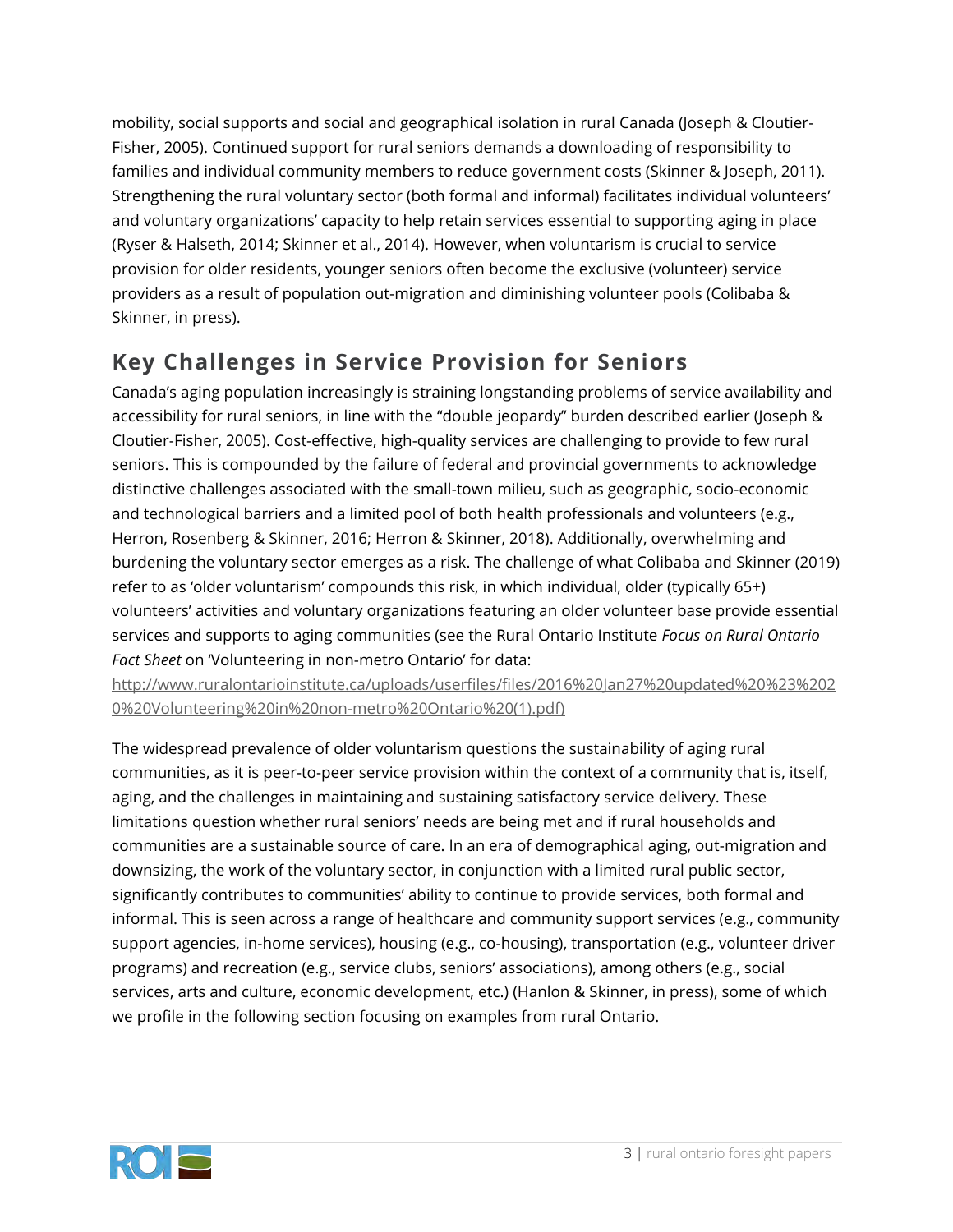## **Profiling Services for Seniors in Rural Ontario**

This section provides an overview of four services that directly affect older adults living in rural areas, including healthcare and community support services, housing, transportation and recreation. We aim to describe the issue and identify some of the challenges faced by rural communities in service provision, and in turn, some of the challenges for older people who may be receiving a fragmented version of this service. Each concludes by profiling a rural Ontario community or communities that has/have adapted creative, innovative ideas in seeking to address each service delivery challenge.

### **Healthcare and Community Support Services**

Aging in place, defined earlier, is a predominant theme in policy and academic literature and is especially relevant when considering healthcare and community support services. The cost-savings of aging in place make it an attractive strategic direction, as those growing older in their own homes essentially avoid or delay institutional care. Given the widespread belief that older people use a disproportionately large share of Canada's healthcare services (Novak, Northcott & Campbell, 2018), the concept of aging in place has generic appeal and salience. Further, most older people identify aging in place as their strong preference of location to grow older (Salomon, 2010).

"Place," however, must be conceptualized beyond the physical – it should include also the diverse policy, social and personal factors that contribute to the meaning of "place" (Wiles, Leibing, Guberman, Reeve & Allen, 2012). In essence, aging in place requires not only the ability to remain in the place (house and/or community) but to access appropriate services, especially those related to health care. Access to healthcare services and supports then becomes critical in the distinction between aging in place and being "stuck" in place (Torres-Gil & Hofland, 2012). It is here that rural areas may struggle to provide appropriate environments for older people to age in place given the limited healthcare services that often exist, embedded within the prevalence of older voluntarism (Colibaba & Skinner, 2019) and the fact that older rural Canadians access healthcare services less than those living in urban centres (McDonald & Conde, 2010).

Tensions between the concepts of aging in place and stuck in place are acutely prominent when compounded by Wooton's (as cited by Laurent, 2002) distinction between urban and rural health care. Rural areas often are challenged to provide the full continuum of healthcare services, ranging from acute hospital care to institutional care to homecare. The move toward community-based health care represents an adaptation to the needs of an aging rural population. Rates of hospitalization and nursing home institutionalization among older people have declined, in part due to technological improvements and increased reliance on homecare services (Novak et al., 2018). However, with a shift to community-based care systems, rather than acute and institutional care, comes a shift to an underfunded branch of health care.

Community Care Access Centres (now part of Ontario's Local Health Integration Networks) were created in Ontario in the late 1990s, offering a suite of allied health services (e.g., geriatric day hospitals, adult daycare, and assisted living and home care), nursing care, and help with the

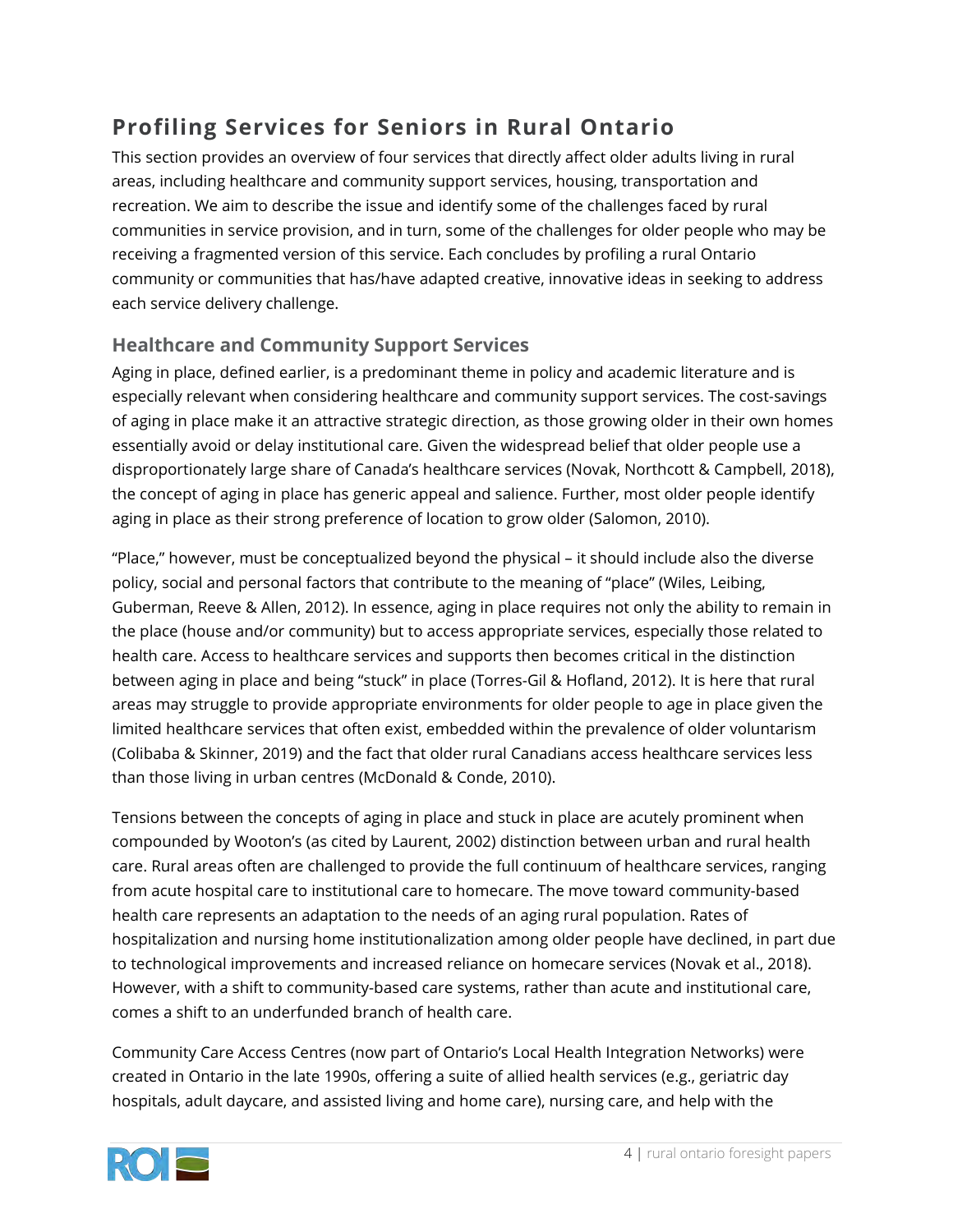activities of daily living (Lysyk, 2017). Moving community care services into a prominent place in the healthcare system is a useful way to support aging in place, but with limited funding and a parallel reduction in acute and institutional care, it may result in a care gap – "the difference between what care could or should be and what care usually is" (Novak et al., 2018, pp. 189). Core challenges to effective rural health service delivery include: difficulty recruiting physicians to rural areas (College of Family Physicians of Canada, 2017); bed closures following budgetary trimming and amalgamation; longer wait times; and further travel distances to access regionalized services. Further, this shift facilitates a paradoxical reliance on community, placing a share of the healthcare burden on the communities and the local volunteers (Skinner, 2008; 2014). Gradual closure of industry in rural Ontario and the parallel out-migration of youth and families precipitated a diffuse, aging population that may be challenging to deliver healthcare services to, however, a downloading of that responsibility onto communities and the voluntary sector likely creates additional health challenges for individuals and financial repercussions for government agencies and funders.

Despite these challenges to healthcare services delivery, community resilience in rural Ontario has supported successful, resourceful approaches to resisting this downsizing. For example, in Arnprior, a small town in Renfrew County (population 10,426), following completion of an assessment of older residents' needs which stemmed from age-friendly planning, volunteers and community leaders formed the Greater Arnprior Seniors' Council. Qualitative results from the needs assessment reflected local long-term care statistics: only 10% of residents on the waitlist for the local long-term care facility (The Grove) the previous year were locally accommodated. Instead, half remained on the

waitlist and the other 40% moved to another location to receive appropriate care (Arnprior Regional Health, n.d.). Prepared with these data, the Greater Arnprior Seniors' Council, a community-based voluntary organization, embedded within its terms of reference the need to lobby to increase the supply of long-term care beds (GASC Terms of

## **GREATER ARNPRIOR** SENIORS COUNCIL

### About Us

The Greater Arnprior Seniors Council (GASC) was formed in June 2016 as a result of suggestions made in the Arnprior Age-Friendly Community Plan. The GASC is made up of senior citizen members and concerned stakeholders who are concerned about senior needs in the community.

The main goals of the GASC are to

- enhance facilities and infrastructure
	- to enable seniors to fully participate in the community,
- 2 improve senior-focused services and supports while promoting and coordinating existing services and assets, and
- 3. foster positive engagement and active lifestyles for seniors.

Reference, 2018) – a task that was successfully achieved in 2017 with the announcement of an additional 36 long-term care beds being added to The Grove with the support of the Seniors' Council's local healthcare and municipal partners (Arnprior Regional Health, 2017). Though age-

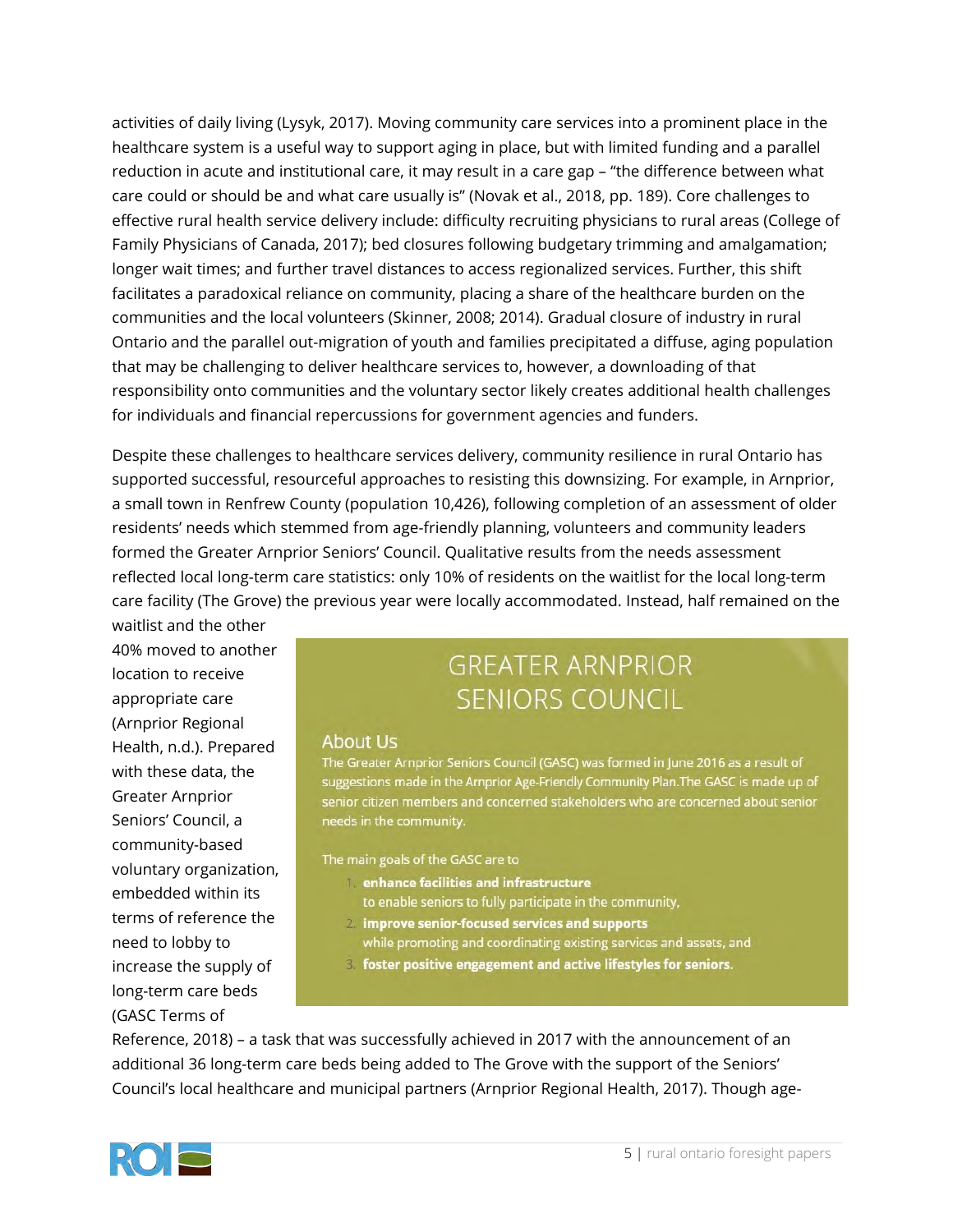friendly programming is designed to capture a variety of dimensions, it may often be implemented at a grassroots scale too small to achieve large-scale, sustainable community change. This example of Arnprior, however, shows that partnerships between volunteers, community organizations and the municipality, when united under an age-friendly umbrella, may hold the power to achieve enduring systemic policy change in rural healthcare.

### **Housing Services**

Housing is identified by the World Health Organization (2007; 2015) as a critical component to aging in place (Davey et al., 2004). Safe, affordable housing that is structurally appropriate and adaptable, proximate to essential services and is well-maintained is essential to facilitate aging in place. In rural areas, meeting seniors' housing needs may be particularly challenging given population decline and reductions in rural service provision. The recent release of Canada's National Housing Strategy (Government of Canada, 2017) considers seniors among those most in need of core housing, especially senior women living alone (e.g., Ryser & Halseth, 2011). It particularly focuses on creating new affordable housing units and repairing existing ones, and on rental support, community housing initiatives for low-income seniors and creating service partnerships to support aging in place. This national strategy directs focus to housing needs of the aging population, however, a broad stroke approach in conjunction with the significant gaps in data may limit the extent to which policy change can reach older rural residents.

Furthermore, rural communities are diverse in their economic and demographic characteristics, and so even within a rural housing paradigm, housing strategies may discount the diversity that exists within rural landscapes (Ryser & Halseth, 2011). Aging in place policies provide supports from the spectrum of environmental, social and economic perspectives to allow people to remain in their homes. There is a wide

*Aging in place policies provide supports from the spectrum of environmental, social and economic perspectives to allow people to remain in their homes.*

variety of housing options that older people may choose from, including private homes, apartments, retirement communities, independent-living lodges, assisted-living facilities and long-term care. Lawton and Nahemow's (1973) ecological model is frequently cited as a theory underpinning the understanding of seniors' housing needs, in which there is a good fit between a person's capability and environmental demands. Indeed, research has consistently demonstrated that satisfaction of older rural residents with their residences and features of their houses most strongly predicted mental health status (e.g., Scheidt, 2017). However, access to the variety of housing choices that embodies this best fit is unequal and may be challenging to achieve in rural areas without an effective alignment of social services (Novak et al., 2018) – services that are today facing downsizing and cost-cutting measures (Hanlon & Skinner, in press), resulting in an experience of being "stuck" in place (Torres-Gil & Hofland, 2012).

Interesting alternative models for older people have recently emerged. Shared housing, in particular, has received attention given the efficiencies of adapting infrastructure rather than

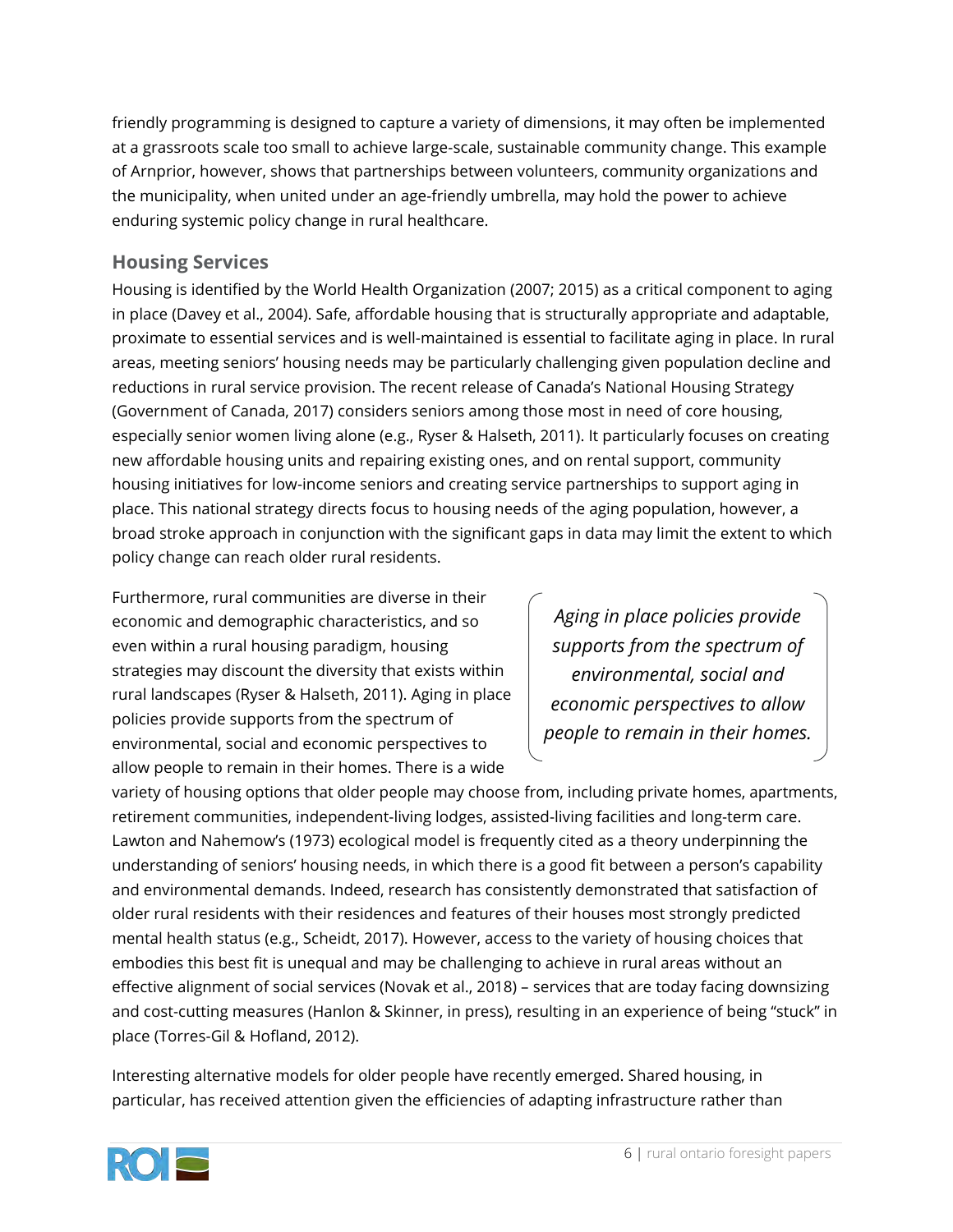building from the ground up. Further, Ontario's houses contain five million empty bedrooms in the homes of people living in houses that may be too large for their needs (Jones, 2018). Homesharing, although not for everyone, may be facilitated flexibly in a variety of ways (e.g., older people buying a house together (e.g., Hall, 2019), renting apartments at affordable rates in an Abbeyfield-style home designed for older people (Abbeyfield Canada, n.d.); and renting rooms to students facilitated formally through a homesharing organization (e.g., Canadian Press, 2018). Homesharing models are receiving media attention given their efficient, intuitively positive nature, and there is strong potential to be applied to rural areas. Depending on the arrangement, people may choose to leave their homes but stay in their community, or to remain in their homes with the financial and also non-financial support of another person.

In the small town (pop. 2,753) of Lakefield in Peterborough County, 40% of the population is over 65 (Statistics Canada, 2016). Lakefield is close in proximity to the City of Peterborough, however a recent needs assessment found that older adults would far prefer to remain living in Lakefield in their later years than move (Rutherford et al., 2018). Its walkability, array of basic services and sense of community (typically common to rural Canada) were key reasons why participants largely wished to remain – preferring not to have to establish new formal and informal connections. For example, one participant reflected: "…if you are a part of a community your health improves". Although residents wished to remain in Lakefield, limited retirement living options challenge the ability to age in place. As a reaction, exploring the development of an Abbeyfield house has emerged as a local, volunteer-based grassroots approach to addressing this challenge. The Abbeyfield model originated in the UK and has only recently been introduced to Canada. Currently, there are four Abbeyfield Houses in Ontario. More information about each of these Houses can be found at www.abbeyfield.ca/province/on.



Abbeyfield Houses Society of Caledon Abbeyfield Houses Society of Durham



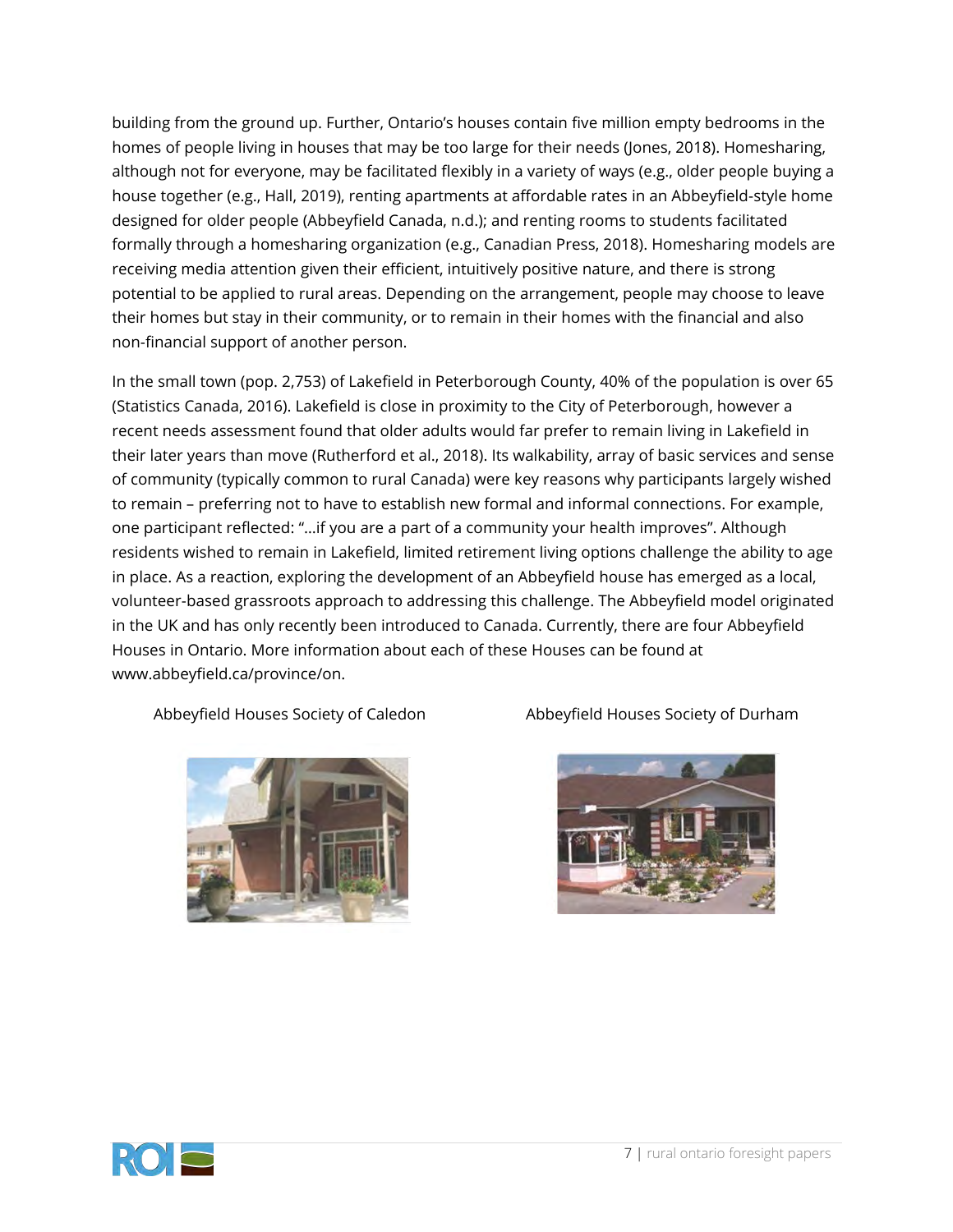

### Abbeyfield Ottawa Abbeyfield Toronto – Lakeside House



The Abbeyfield House Society of Lakefield, governed by a volunteer board, is working toward founding an Abbeyfield house, a type of shared, 'family-style' rental house for older people that offers communal living arrangements geared toward the middle-income bracket. A more affordable housing option than home ownership or assisted living, Abbeyfield housing, at approximately \$1250-\$1500/month, includes private bedrooms/suites with a bathroom, shared common spaces, a kitchen and a guest bedroom. A house coordinator takes care of general daily tasks, shopping, and meal preparation, while volunteers complete maintenance and yard work. In Lakefield, volunteers have conducted a needs assessment, completed a business plan and developed community-level partnerships that will support its development. Innovative, grassroots housing ideas founded in principles of community individuality and aging in place such as this will allow older people to age in their own rural communities without the development of new infrastructure.

### **Transportation Services**

Rural transportation is intrinsically linked to independence, providing access to social and cultural events, services and shopping. Limited transportation access can remove the sense of security and control associated with being able to freely participate in these regular activities. Older people typically relate transportation access directly to their quality of life, particularly those who are single or live alone, are recently widowed and have health challenges (Novak et al., 2018). However, transportation challenges may be compounded in rural areas given limited alternatives and scattered settlement patterns (Newbold, Dardas & Williams, 2018). The ability to drive privately owned vehicles provides access to community services in the local or wider area, and public transportation programs typically do not exist.

> *Older people typically relate transportation access directly to their quality of life, particularly those who are single or live alone, are recently widowed and have health challenges*

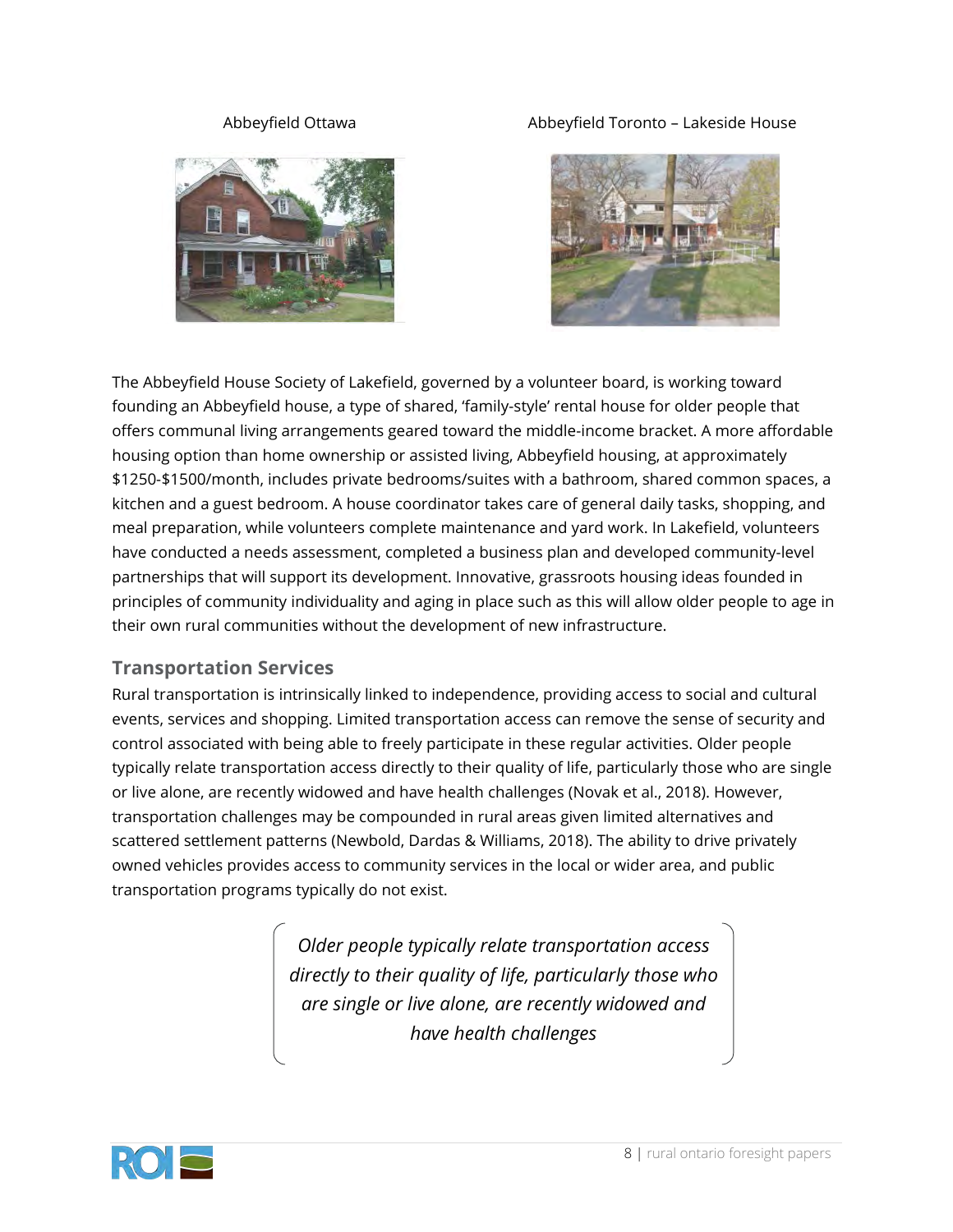Informal familial and social transportation resources may be available for some older people, however, consistent dependence may not be realistic or preferable (Weeks, Stadnyk, Begley & MacDonald, 2015). Most older people continue to drive given its importance to service access (Dobbs & Strain, 2008), however, a higher accident rate and increased likelihood of death in a collision as a result of frailty (Somes & Donatelli, 2017) when compared to most age groups (Turcotte, 2012) makes consideration of primary transportation in older age important. This is especially important as downsized or restructured services may additionally require residents to drive further afield than perhaps they have been used to or are comfortable with, particularly within the limits of light and road conditions during the winter. Indeed, Turcotte (2012) illuminates this challenge: "Outside census metropolitan areas and census agglomerations, alternatives to the car are virtually non-existent as primary means of travel" (pp. 12). Continuing to drive may not be a choice but a means of necessity for older people living in rural areas (Mattson, 2011), as it may be the difference between aging in place (Davey et al., 2004) and being "stuck" in place (Torres-Gil & Hofland, 2012). Service restructuring compounded with a rapidly aging rural population inevitably puts the onus back onto residents themselves to travel further afield to access services (Ryser & Halseth, 2012).

Public transportation is normally required for those with mobility challenges or as an alternative to driving (Novak et al., 2018). Rural areas typically do not have public transportation, however, some jurisdictions in rural Ontario have developed creative and viable alternatives that may support older residents who can no longer drive. Paratransit services may use smaller accessible vehicles with a flexible scheduling program, or door-to-door services through local healthcare organizations (See *Accelerating Rural Transportation Solutions – Ten Community Case Studies* for examples of communities working on solutions: [http://www.ruralontarioinstitute.ca/uploads/userfiles/files/ARTS\\_-](http://www.ruralontarioinstitute.ca/uploads/userfiles/files/ARTS_-_Case_Studies_for_WEB.pdf) [\\_Case\\_Studies\\_for\\_WEB.pdf](http://www.ruralontarioinstitute.ca/uploads/userfiles/files/ARTS_-_Case_Studies_for_WEB.pdf) ). Though these options are more flexible than public transportation, they may require longer-term bookings and significant wait times for riders. Sustainability challenges exist when these initiatives are municipally driven, however coordination of transportation policies at a larger regional level through comprehensive transportation strategies may be an effective alternative (Ryser & Halseth, 2012).

Following a comprehensive needs assessment by the Temiskaming Shores Age-Friendly Steering Committee, which identified transportation access as a major challenge for older rural residents in Temiskaming Shores, a town in Northeastern Ontario (population 9,920), a two-pronged approach to strengthen rural transportation was undertaken, both of which built upon existing services and resources. A shared, coordinated regional approach between five transportation providers saw the development of a 1-800 number for older people to access information about accessible transit (Ontario Community Transportation Network, 2019). By phoning this number, older people are provided options to access to a large geographic area for a small cost, with escorts and companions riding for free (Timiskaming Home Support, 2019). The 1-800 number was strategically advertised through members of the coordinated partnership to increase awareness (Ontario Community Transportation Network, 2019).

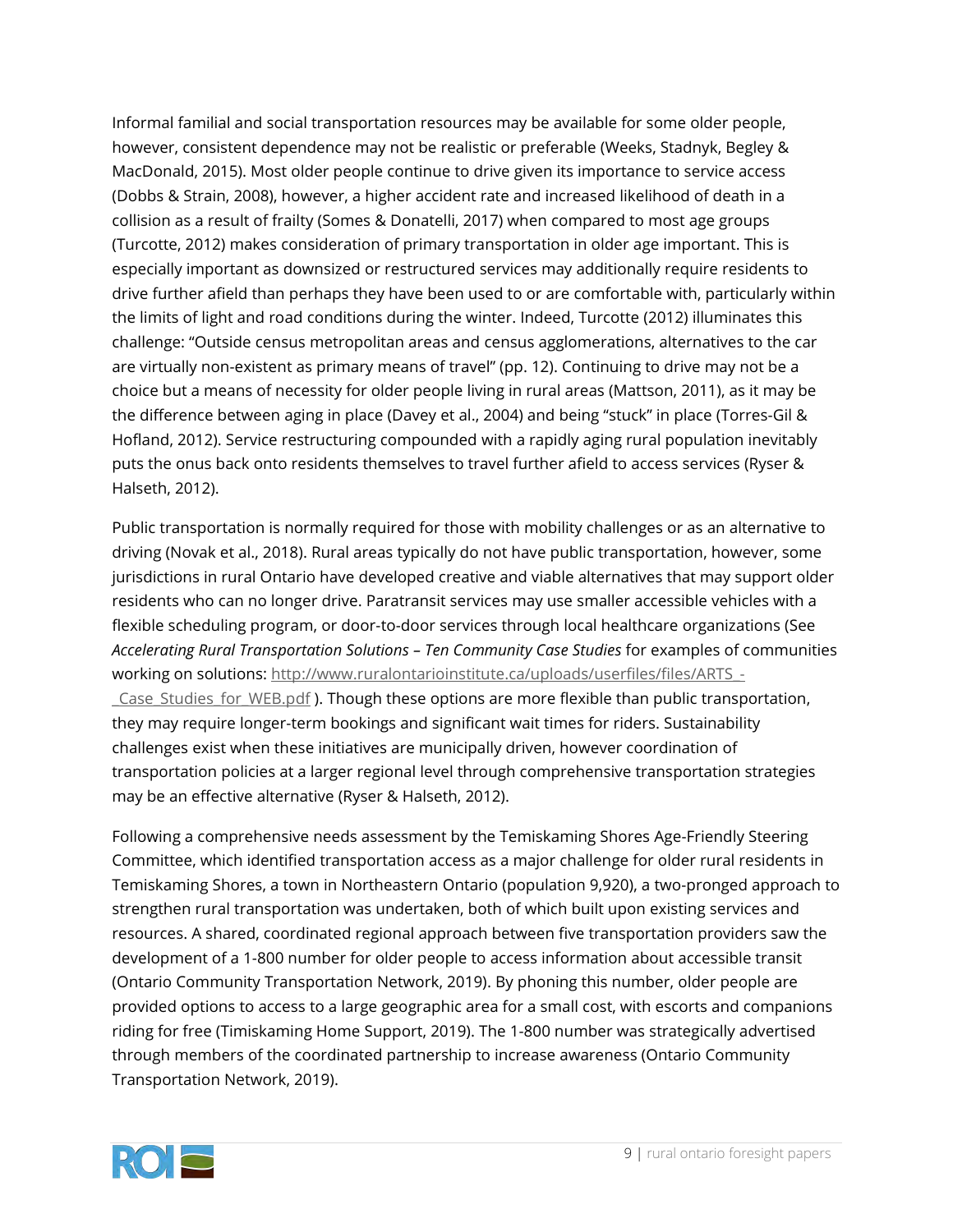Second, a rider training program was developed, following the purchase of accessible buses and an expansion of routes to some of the rural outskirts. The training was targeted at older adults, aiming to teach how to use the community's expanded public transportation – particularly necessary given

*Older people today are staying engaged in their communities for longer than ever before.*

the increased rural reach and the likelihood that older rural residents may never have taken the bus. Further, a local grocery store has also begun to provide transportation to older people looking to get groceries (City of Temiskaming Shores, 2016). This demonstrates the momentum that can be facilitated within a

community when an issue, in this case transportation, is tackled regionally, relieving the pressure from individual organizations and services to independently address the gap in services. In this case, a combined regional approach in conjunction with community-level participation have facilitated an enhanced transportation network for older people living in Temiskaming Shores.

### **Recreation Services**

Though participation in recreation declines with age, older people adapt their activities to best fit their ability. Canadian baby boomers are more active than their predecessors, supported by higher levels of health, education and affluence. Older people today are staying engaged in their communities for longer than ever before. As an underlying structural support to this movement toward health and longevity in later years, the Canadian social context has recently emphasized health promotion in addition to prevention (Novak et al., 2018). Physical health is related to leisure activity involvement and well-being among older people (Paggi, Jopp, & Hertzog, 2016), and so emphasizing recreation is an essential component of a holistic suite of service provision.

Canada's existing recreation infrastructure must continue to adapt as more Canadians grow older, aiming to support leisure and recreation. In rural areas, without state-of-the-art gyms, pools and ice surfaces, for example, recreation opportunities may appear limited. Their diffuse nature may constrain walkability: research has demonstrated that neighbourhood walkability (proximity to services or public transportation) and walking infrastructure (e.g., access to parks and fitness facilities) is correlated with older peoples' recreation engagement (Carlson et al., 2012). Further, access almost always requires a vehicle, often limiting participation. Challenging weather conditions may similarly prevent access (Aronson & Oman, 2004; Ryser & Halseth, 2012).

Perhaps unsurprisingly, physical activity in rural areas tends to be lower than in urban centres (Statistics Canada, 2011).Despite this, rural communities are often rich in alternative forms of recreation for older people. Perceptions of activity may differ among rural older adults, with research demonstrating that 'traditional' forms of activity and recreation may be lower among rural older adults. However, a contextualized analysis demonstrates that supporting and encouraging specific activities that make sense within an active rural lifestyle are more likely to receive uptake (Witcher et al., 2016).

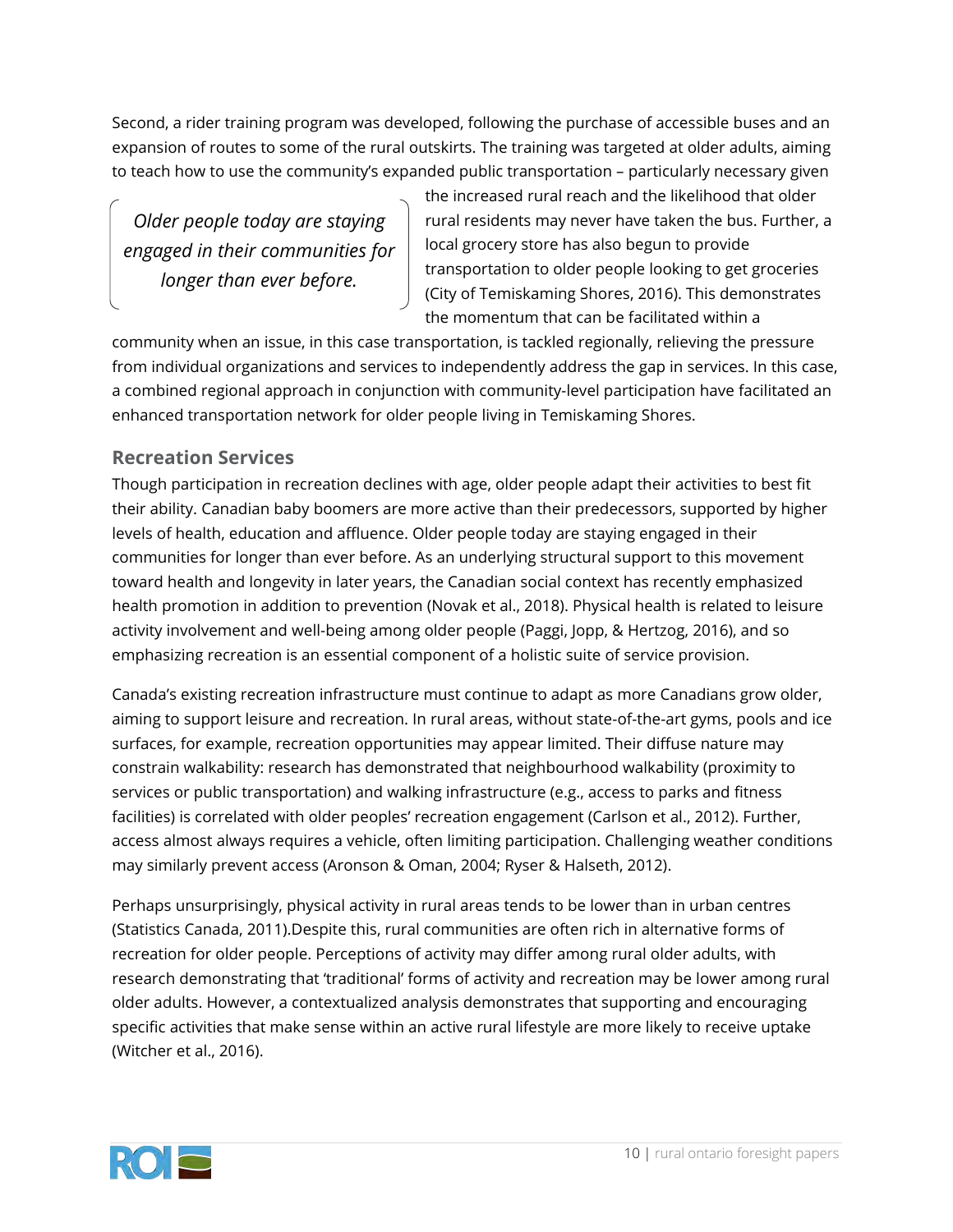Further, seniors' clubs and organizations in rural areas often have successful, strong membership growing from the rapidly aging population. It is clear that employing a specifically rural lens to understanding and conceptualizing rural recreation provides a more accurate perspective. Unique to the rural context, however, rural municipalities and voluntary organizations alike are under pressure to provide a suite of recreation services to residents. Population out-migration leaves fewer taxpayers, many of which are older themselves. Small municipalities are stretched to provide basic municipal services, and rural recreation, despite its importance to health and wellness, may not be able to be prioritized. Despite strong membership, seniors' clubs and other service organizations are typically challenged by older voluntarism, in which older people comprise the foundational volunteer pool, creating uncertainty about sustainability and longevity (Colibaba & Skinner, 2019). Influx of rural retirees without place-based attachment cannot be relied upon to help sustain these initiatives as they are not typically as involved in the community (Winterton & Warburton, 2014).

Rural Ontario presents many examples of comprehensive, appropriate recreation opportunities for older people. From informational sessions on seniors-specific topics such as falls prevention, to exercise programs, cooking and music classes, there often exists a wide variety of recreation opportunities. For example, in Beaverton, the Community Health Centre offers community-based exercise, drumming for health, guided meditation and yoga, and at the Seniors' Active Living Centre in Arnprior, the centre is open daily for four hours for a variety of activities such as carpet bowling, chair yoga, shuffleboard, swimming and ukulele, both formal and informal (Arnprior Regional Health, 2019a).

To meet the gender gap that is often found in programming for older adults, the active living centre has recently begun a Men's Shed that provides a daily space for older men to work on hobbies and projects such as building picnic tables and planter boxes.

In Temiskaming Shores, a regular coffee hour for older people has become a major staple of recreation for older people in the area, with its operations having become embedded within the municipality (City of Temiskaming Shores, 2016). Although similar examples of these recreation programs can be found in many rural communities across Ontario, what makes these programs particularly unique is their partnerships or embeddedness within healthcare organizations and/or municipalities.

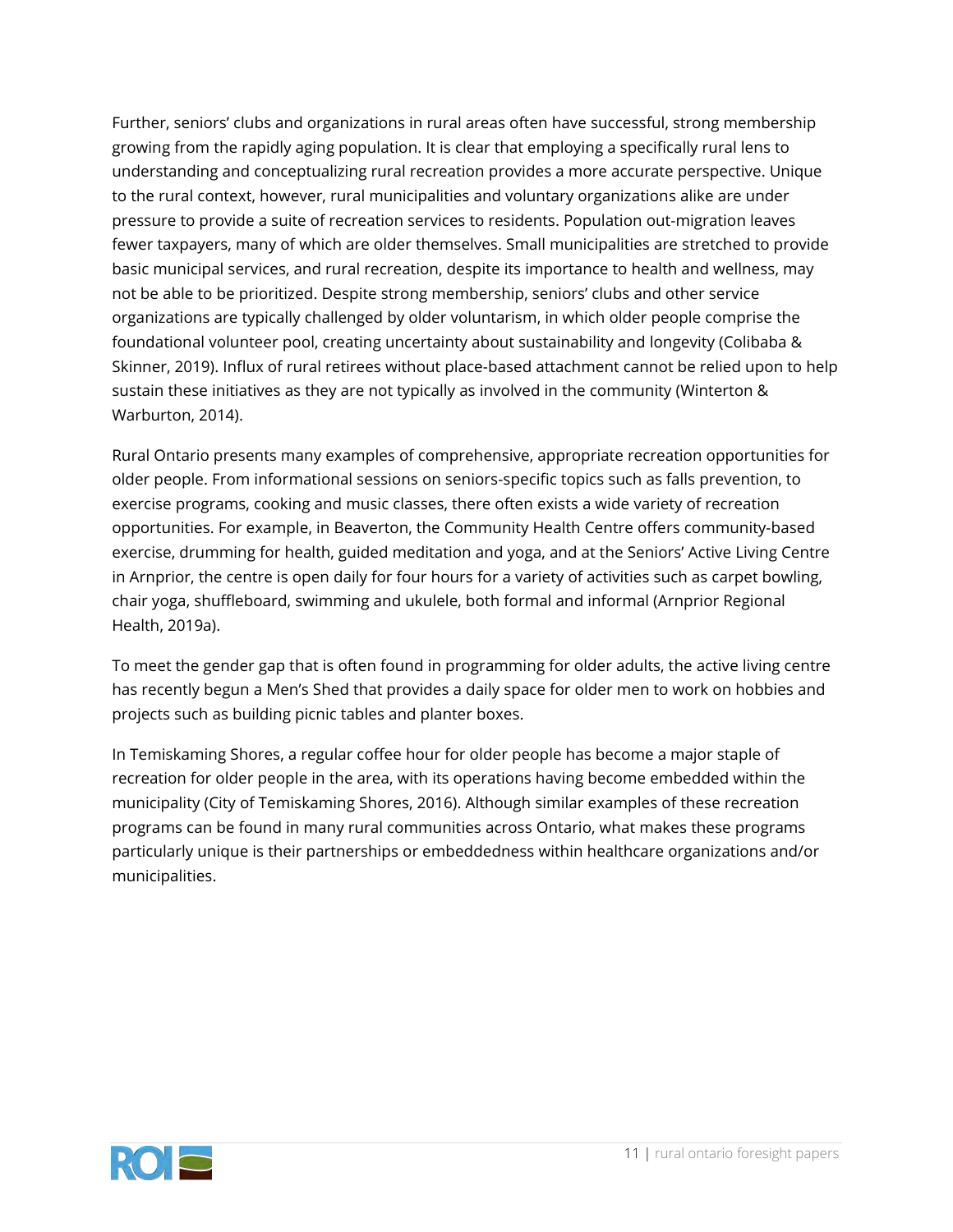

Rural recreation programs are often implemented at the volunteer level through age-friendly programs or community centres, engendering limited sustainability given volunteer burnout and limited capacity (Russell, Skinner & Fowler, 2019). In these examples, the challenges often faced by rural communities to facilitate sustainable and beneficial recreation programs for older people have drawn on partnerships with healthcare organizations and municipalities to overcome pitfalls that may be faced by those relying on older voluntarism (Colibaba & Skinner, 2019). By building capacity through partnerships, it is likely that similar rural programming, when designed in a way that meets the specific needs of local older adults, may be sustained to achieve long term health and wellness benefits for participants.

## **Conclusion**

Although the drivers of population aging in rural Ontario typically differ by community (e.g., those viewed as retirement communities, those with high proportions of people choosing to age in place, and those experiencing rapid youth out-migration in conjunction with aging in place) (CIHR, 2017), the proportion of rural populations in Ontario that are older is growing quickly. As we have demonstrated in this Foresight Paper, the provision of services that directly relate to quality of life for older residents (e.g., healthcare and community support services, housing, transportation and recreation) living in rural communities may mediate tensions between aging in place, considered an optimal choice for growing older, and being "stuck" in place, in which a person must remain in their own home or community despite it not suiting their needs or abilities.

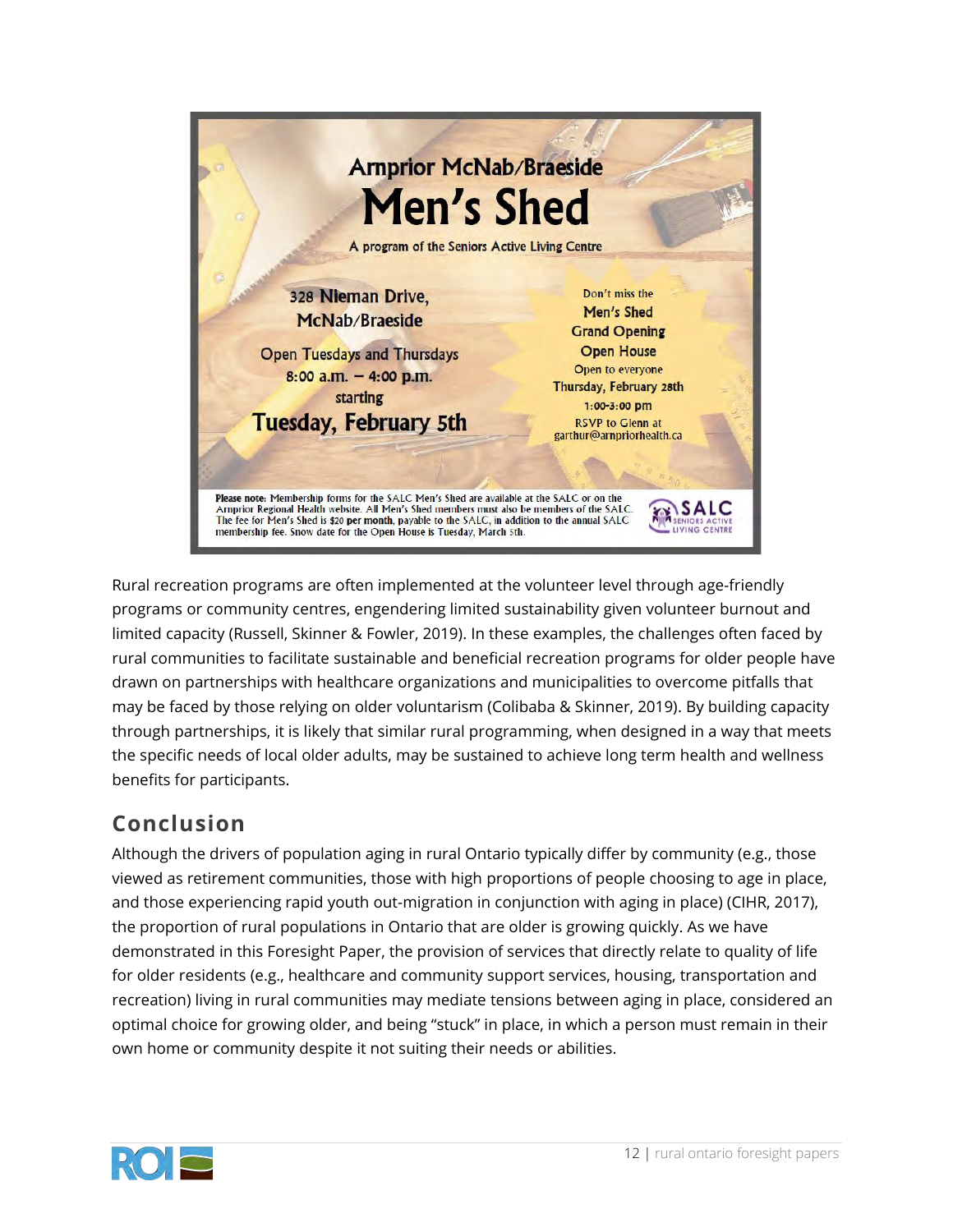Decisions to downsize and restructure rural services may be made based on fiscal challenges; however, the pervasive absence of public service delivery in small, rural areas likely will increasingly and negatively impact the population which remains in those areas (Hanlon & Skinner, in press). With this in mind, there exists a conspicuous strain between two policy options: the first, to promote healthy aging through aging in place at both the federal and provincial levels, and the second, to promote fiscal efficiencies given population out-migration and decline in rural areas. In reference to a contemporary, global example, age-friendly programs (WHO 2007, 2015) are often developed to fill the gaps left by the closure of rural services, as our profiles of health, housing, transportation and recreation services in rural Ontario have shown, however, programs implemented primarily by the voluntary sector may lack sustainability and effectiveness, given factors such as volunteer burnout and older voluntarism.

Further, consistent with the literature (e.g., Colibaba & Skinner, 2019; Russell et al., 2019), we observed that this approach may transfer undue stressors to community members, organizations and volunteers by downloading state-level responsibility for essential and non-essential services. Indeed, key studies of rural aging across Canada, particularly Skinner et al. (2008), Keating et al., (2011) and Russell et al. (2019), have shown that partnerships with local governments and healthcare organizations may strengthen program sustainability and reach to older residents, yet the deprivation of essential services still remains, with age-friendly programs providing a only stopgap rather than a viable alternative to closures or restructuring of essential rural services. As the older population in rural Ontario continues to increase, federal and provincial governments must seek to improve the balance between conflicting policies in support of community leaders and older resident efforts to age in place and sustain services for seniors in Ontario's aging rural communities.

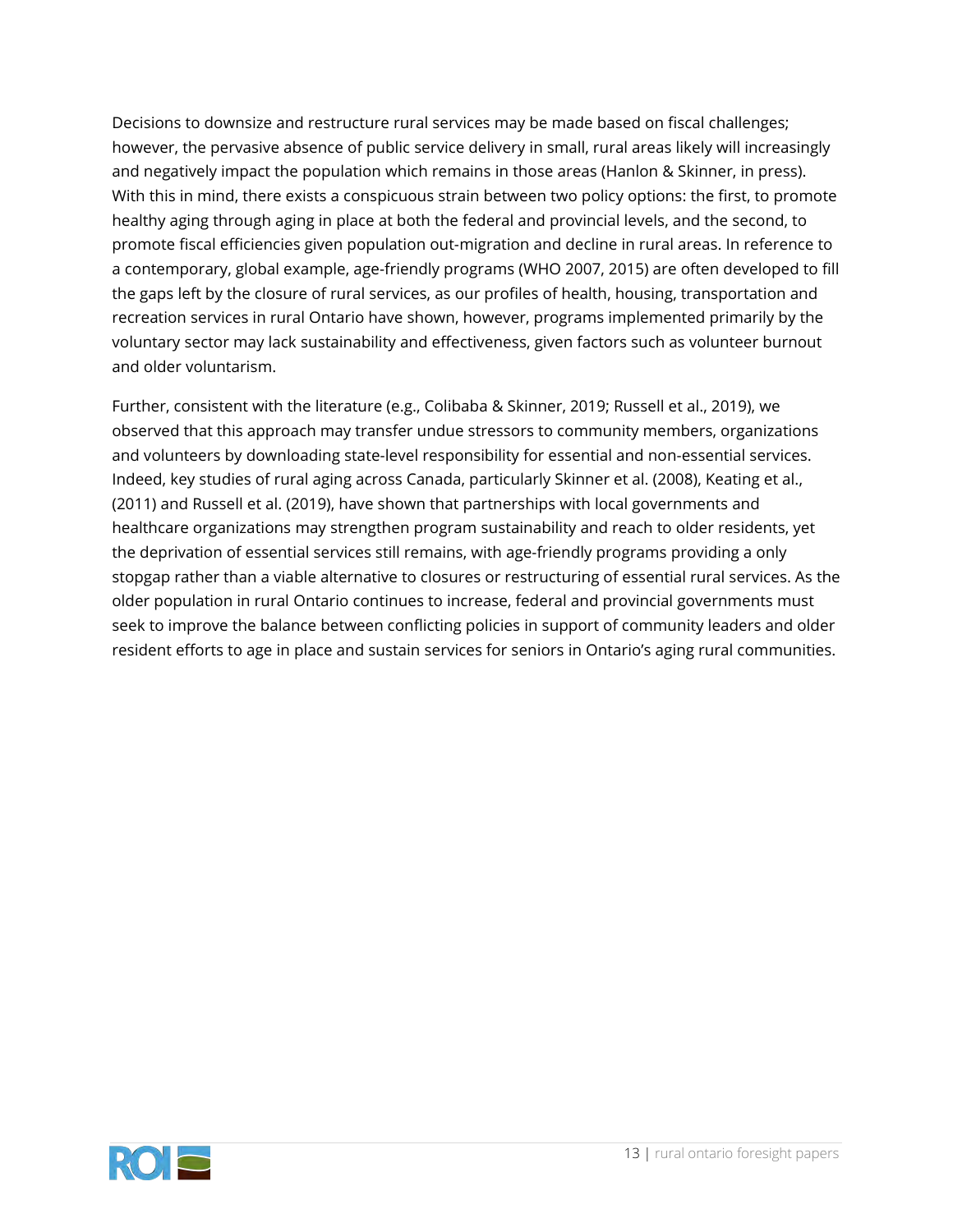### **References**

- Abbeyfield Canada (n.d.). About Abbeyfield Canada. Retrieved from https://www.abbeyfield.ca/about/
- Arnprior Regional Health (2017). Ontario supporting more long-term care beds in Arnprior. Retrieved from https://www.arnpriorregionalhealth.ca/grove-redevelopment/
- Arnprior Regional Health (2019a). SALC calendar. Retrieved from https://www.arnpriorregionalhealth.ca/community-services/salc/salc-calendar/
- Arnprior Regional Health (2019b). Tremendous turnout for Arnprior McNab/Braeside Men's Shed grand opening. Retrieved from https://www.arnpriorregionalhealth.ca/tremendous-turnoutfor-arnprior-mcnab-braeside-mens-shed-grand-opening/
- Arnprior Regional Health (n.d.). Help the grove grow. Retrieved from https://www.arnpriorregionalhealth.ca/grow-the-grove/
- Aronson, R. E., & Oman, R. F. (2004). Views on exercise and physical activity among rural‐dwelling senior citizens. *The Journal of Rural Health*, *20*(1), 76-79.
- Canadian Press (2018). 'My home was their home': Why seniors, students living together saves more than money. Retrieved from https://www.cbc.ca/news/canada/toronto/intergenerationalhome-sharing-pilot-program-1.4757060
- Carlson, J. A., Sallis, J. F., Conway, T. L., Saelens, B. E., Frank, L. D., Kerr, J., ... & King, A. C. (2012). Interactions between psychosocial and built environment factors in explaining older adults' physical activity. *Preventive Medicine*, *54*(1), 68-73.
- CIHR (2017). Best brains exchange report: Innovative approaches and pathways used to integrate home and community care with primary health care for elderly persons in rural Canada. Retrieved from http://www.cihr-irsc.gc.ca/e/documents/kt-bbe-report-2018-en.pdf
- City of Temiskaming Shores (2016). Age-friendly community plan. Retrieved from https://sagelink.ca/sites/default/files/dav/sites/all/themes/responsive\_business/images/Temis kamingShoresActionPlan-2.pdf
- Colibaba, A., & Skinner, M.W. (2019). Rural public libraries as contested spaces of older voluntarism in ageing communities. Journal of Rural Studies, 70, 117-124.
- College of Family Physicians of Canada. Steps to improving rural health care in Canada (2017). Retrieved from https://www.cfpc.ca/steps\_improving\_rural\_health\_care\_canada/
- Davey, J., de Joux, V., Nana, G., & Arcus, M. (2004). *Accommodation options for older people in Aotearoa/New Zealand*. Wellington, New Zealand: NZ Institute for Research on Ageing/Business & Economic Research Ltd, for Centre for Housing Research Aotearoa/New Zealand.

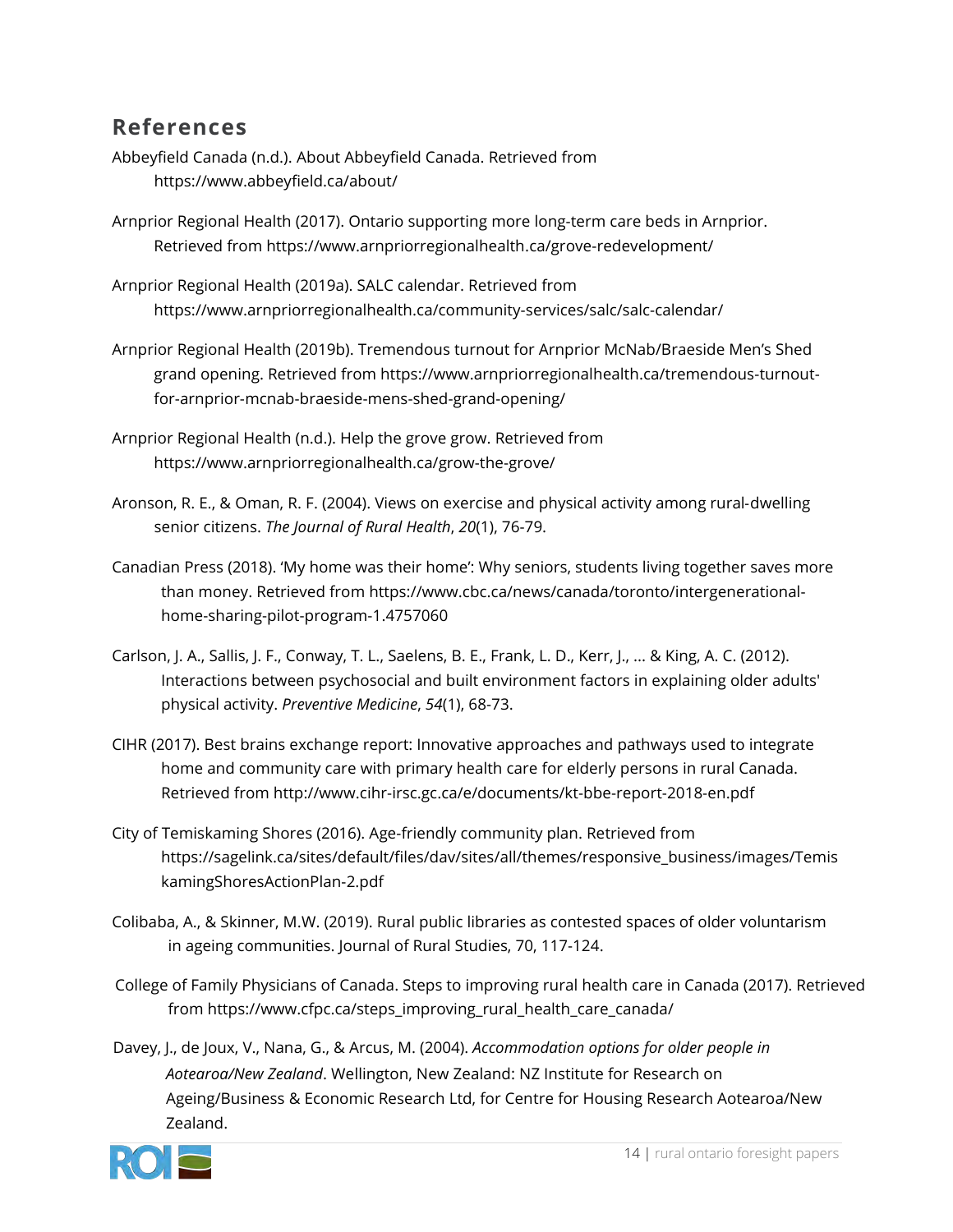- Dobbs, B., & Strain, L. (2008). Staying connected: Issues of mobility of older rural adults. In N. Keating (Ed.), *Rural aging: A good place to grow old?* (pp. 87-95). Bristol, UK: Policy Press.
- Government of Canada (2017). Canada's national housing strategy. Retrieved from https://www.placetocallhome.ca/pdfs/Canada-National-Housing-Strategy.pdf
- Greater Arnprior Seniors' Council (2018). Terms of reference. Retrieved from http://www.agefriendlyarnprior.ca/uploads/1/0/5/8/105825339/gasc\_terms\_of\_reference\_rev \_jan\_2018.pdf
- Grenier, E. (2017, May 3). Canadian seniors now outnumber children for  $1<sup>st</sup>$  time, 2016 census shows. *CBC,* retrieved from https://www.cbc.ca/news/politics/2016-census-age-gender-1.4095360
- Hall, C. (2019). Port Perry's 'Golden Girls' inspire changes to Ontario's planning act. Retrieved from https://www.durhamregion.com/news-story/9194320-port-perry-s-golden-girls-inspirechanges-to-ontario-s-planning-act/
- Halseth, G., Markey, S., & Ryser, L. (Eds.). (2019). *Service provision and rural sustainability: Infrastructure and innovation*. New York, NY: Routledge.
- Halseth, G., & Ryser, L. (2006). Trends in service delivery: Examples from rural and small town Canada, 1998-2005. *Journal of Rural and Community Development, 1,* 69-90.
- Hanlon, N., & Skinner, M. W. (in press) Rural services. In Kobayashi, A. et al., (eds), *International Encyclopaedia of Human Geography*, 2<sup>nd</sup> edition, Oxford: Elsevier.
- Herron, R., Rosenberg, M., & Skinner, M. (2016). The dynamics of voluntarism in rural dementia care. *Health and Place, 41*, 34-41.
- Herron, R., & Skinner, M. (2018). Rural places and spaces of health and health care. In V. A. Crooks, G. J. Andrews, & J. Pearce (Eds.), *Routledge Handbook of Health and Health Geography*. New York: Routledge.
- Jones, N. J. (2018). More than five million spare bedrooms a major contributor to housing crisis, experts say. Chartered Professional Accountants Canada. Retrieved from https://www.cpacanada.ca/en/news/canada/2018-08-27-spare-bedrooms-contributor-tohousing-crisis
- Joseph, A. E., & Cloutier-Fisher, D. Aging in rural communities: Vulnerable people in vulnerable places. In G. F. Andrews & D. R. Phillips (Eds.), *Aging and place: Perspectives, policy and practice* (pp.133-155). New York: Routledge.

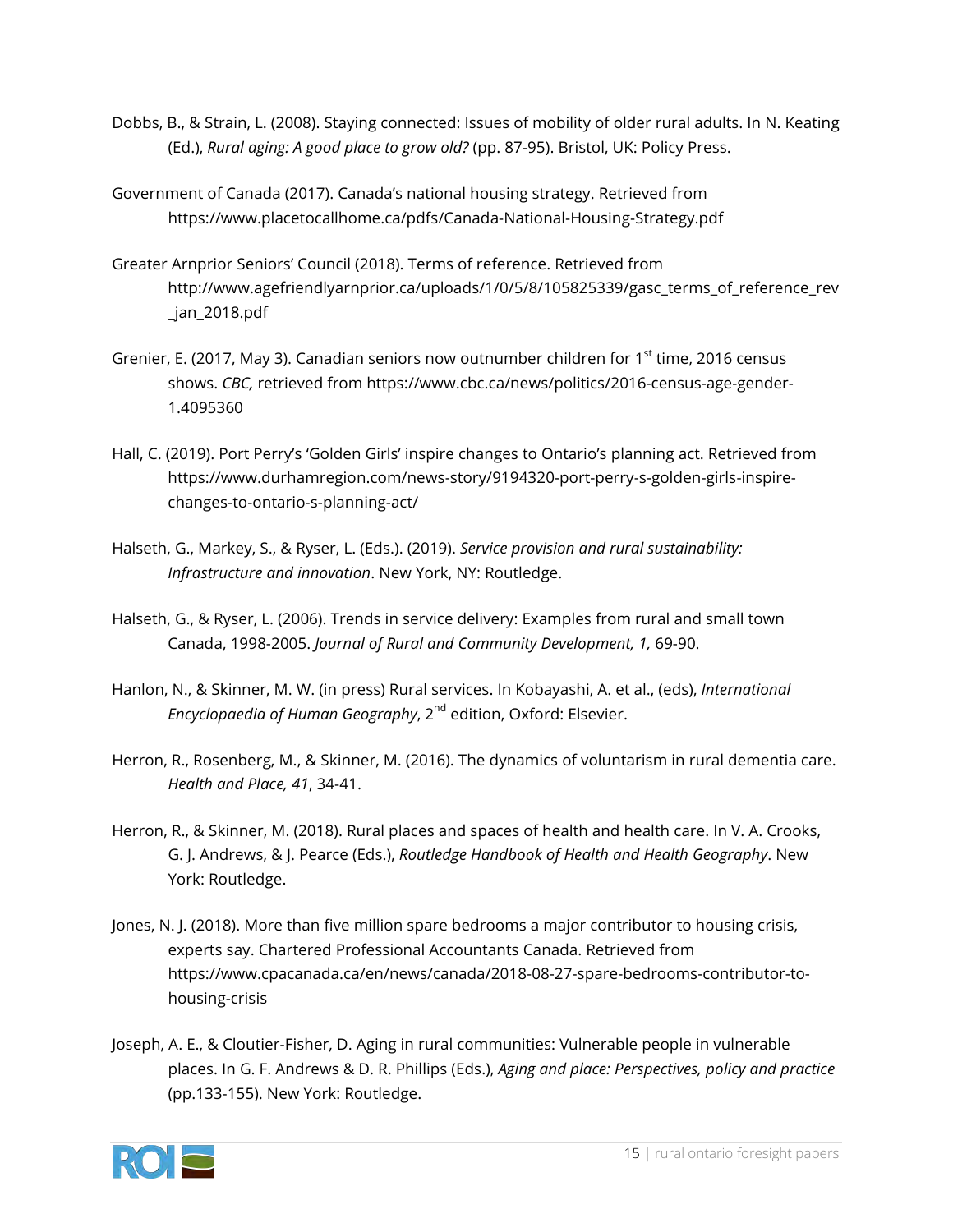- Keating, N., Keefe, J., & Dobbs, B. (2001). A good place to grow old? Rural communities and support to seniors. In R. Epp & D.Whiton (Eds.), *Writing off the rural west: Globalization, governments and the transformation of rural communities* (pp.263-277), Edmonton: University of Alberta Press.
- Keating, N., Swindle, J., & Fletcher, S. (2011). Aging in Rural Canada: A Retrospective and Review. *Canadian Journal on Aging, 30*(3), 323-338.
- Kulig, J. C., & Williams, A. M. (2012). (Ed). Health in rural Canada. Vancouver: UBC Press.
- Laurent, S. (2002). Rural Canada: Access to healthcare. Retrieved from http://publications.gc.ca/Collection-R/LoPBdP/BP/prb0245-e.htm
- Lawton, M. P., & Nahemow, L. (1973). Ecology and the aging process. In C. Eisdorfer & M. P. Lawton (Eds.), *The psychology of adult development and aging* (pp. 619-674). Washington, DC, US: American Psychological Association.
- Lysyk, B. (2017). Annual report 2017: Follow-up report on audit recommendations. Office of the Auditor General of Ontario. http://www.ontla.on.ca/library/repository/ser/9093/2017//2017vol2.pdf
- Mattson, J. W. (2011). Aging and mobility in rural and small urban areas: A survey of North Dakota. *Journal of Applied Gerontology*, *30*, 700-718.
- McDonald J.T., & Conde, H. (2010). Does geography matter? The health service use and unmet health care needs of older Canadians. *Canadian Journal of Aging, 29*(1), 23-37.
- Newbold, K. B., Dardas, A., & Williams, A. (2018). Older drivers in rural areas: Implications for health, social inclusion and caregiving. *Population Loss: The Role of Transportation and Other Issues*, *2*, 107-121.
- Novak, M., Campbell, L., & Northcott, H. C. (2018). Aging and society: Canadian perspectives (8th ed.). Nelson.
- Ontario Community Transportation Network (2019). CT projects in Northern Ontario. Retrieved from http://www.octn.ca/ct-pilot-program/ct-projects-in-northern-ontario
- Paggi, M. E., Jopp, D., & Hertzog, C. (2016). The importance of leisure activities in the relationship between physical health and well-being in a life span sample. *Gerontology*, *62*(4), 450-458.
- Russell, E., Skinner, M., & Fowler, K. (2019). Emergent challenges and opportunities to sustaining agefriendly initiatives: Qualitative findings from a Canadian age-friendly funding program. Journal of Aging and Social Policy. DOI: https://doi.org/10.1080/08959420.2019.1636595

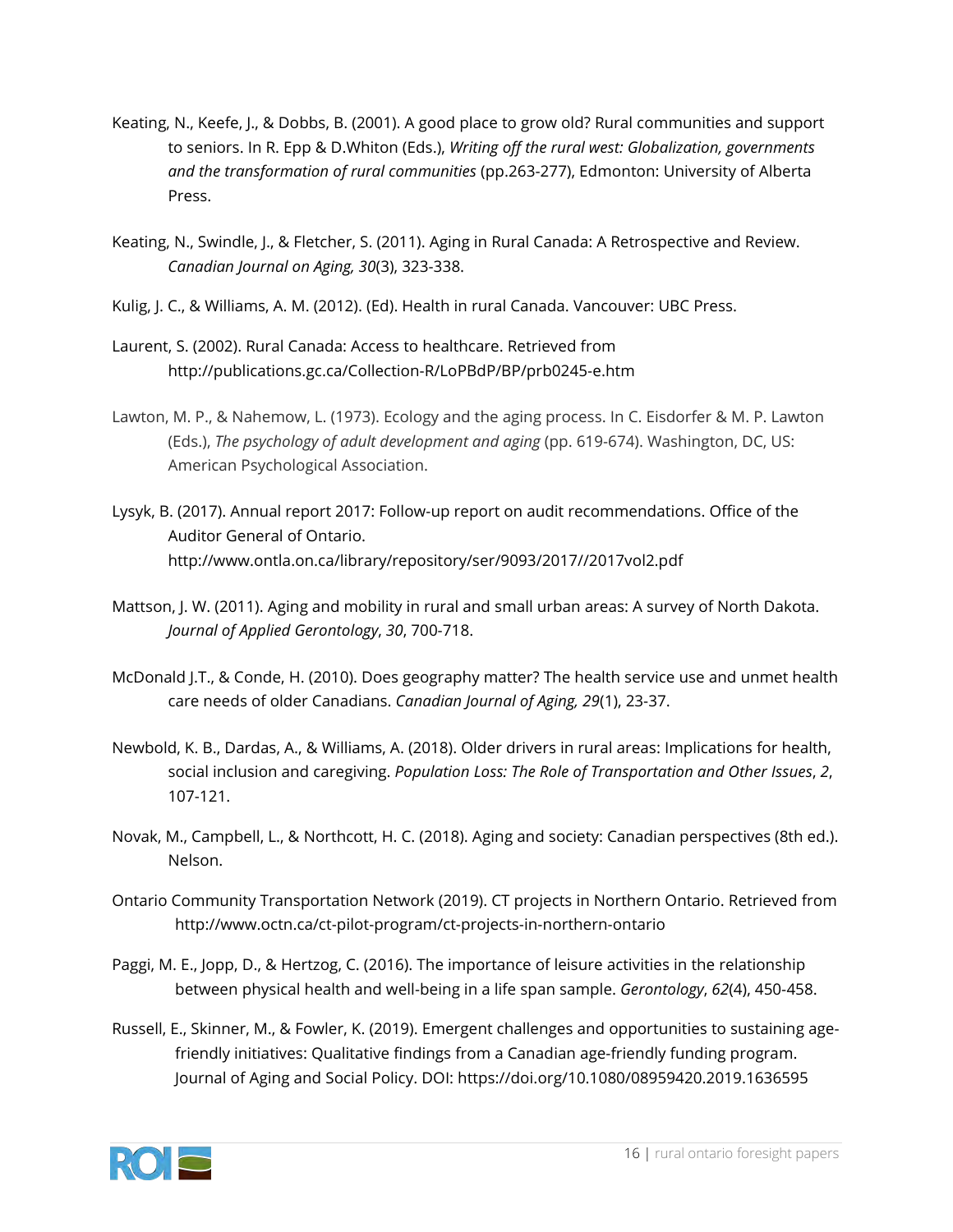- Rutherford, K., Pirrie, L., Smith, A., Jennings, N. Russell, E., & Marris, J., (2018). A community-based approach to retirement living development projects. *Peterborough ON, Trent University.*
- Ryser, L., & Halseth, G. (2010). Rural Economic Development: A Review of the Literature from Developed Countries. *Geography Compass, 4*(6), 510,531.
- Ryser, L., & Halseth, G. (2011). Housing costs in an oil and gas boom town: Issues for low-income senior women living alone. *Journal of Housing for the Elderly, 25*(3), 306-325.
- Ryser, L., & Halseth, G. (2012). Resolving Mobility Constraints Impeding Rural Seniors' Access to Regionalized Services. *Journal of Aging & Social Policy, 24*(3), 328-344.
- Ryser, L., & Halseth, G. (2014). On the Edge in Rural Canada: The Changing Capacity and Role of the Voluntary Sector. *Canadian Journal of Nonprofit and Social Economy Research, 5*(1), 41-56.
- Salomon, E. (2010). Housing policy solutions to support aging in place. *AARP Public Policy Institute: Washington, DC, USA*.
- Scharf, T., Walsh, K. & O'Shea, E. (2016). Ageing in rural places. In Shucksmith, D & Brown, D.L. (Eds.) *Routledge International Handbook of Rural Studies* (pp. 50- 61). London: Routledge.
- Scheidt, R. J. (2017). A "good fit": Professionally aging in small Kansas towns. *Gerontology and Geriatrics, 38,* 183-199.
- Simpson, C., & McDonald, F. (2017). The idealisation of rural life and rural healthcare. In C. Simpson & F. McDonald (Eds.), *Rethinking rural health ethics* (45-57). New York: Springer.
- Skinner, M.W. (2008). Voluntarism and long-term care in the countryside: the paradox of a threadbare sector. *The Canadian Geographer* 52(2), 188-203.
- Skinner, M.W. (2014). Ageing, place and voluntarism: towards a geographical perspective on third sector organisations and volunteers in ageing communities. *Voluntary Sector Review* 5(2), 165-176.
- Skinner, M. W., Rosenberg, M. W., Lovell, S. A, Dunn, J. R., Everitt, J. C., Hanlon, N., and Rathwell, T. A. (2008). Services for seniors in small town Canada: the paradox of community. Canadian Journal of Nursing Research 40(1), 80-101.
- Skinner, M. W., & Joseph, A. E. (2011). Placing voluntarism within evolving spaces of care in ageing rural communities. *GeoJournal, 76*(2), 151-162.
- Skinner, M. W., Joseph, A. E., Hanlon, N., Halseth, G. & Ryser, L. (2014). Growing old in resource communities: Exploring the links among voluntarism, aging and community development. *The Canadian Geographer, 58*(4), 418-428.

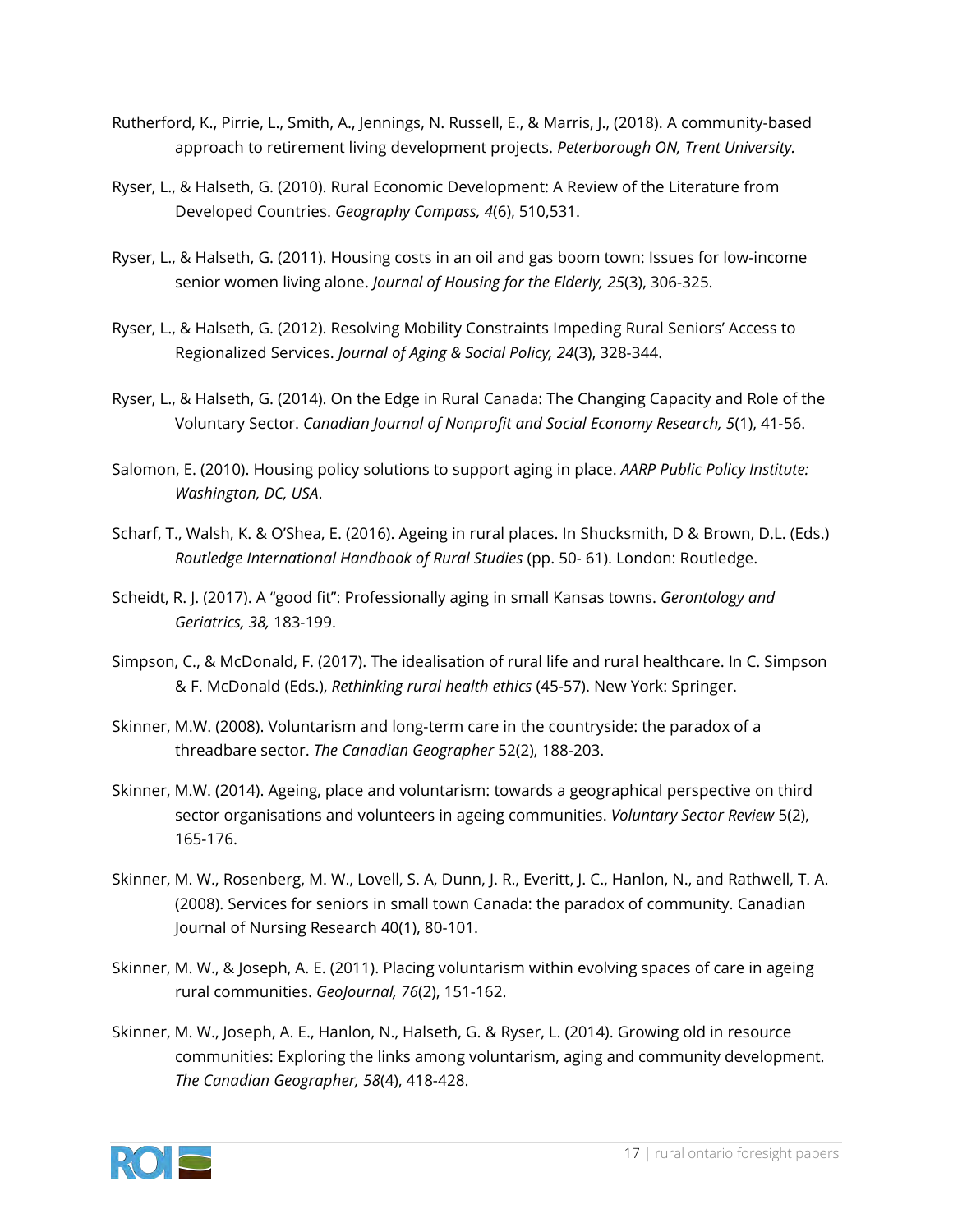- Skinner, M.W. & R. Winterton (2018). Rural ageing: contested spaces, dynamic places. In M.W. Skinner, G.J. Andrews & M.P. Cutchin (eds), *Geographical Gerontology: Perspectives, Concepts, Approaches.* Routledge: London, pp. 139-150.
- Somes, J., & Donatelli, N. S. (2017). Giving up the keys: The older adult driving in a rural setting. *Journal of Emergency Nursing*, *43*(1), 74-77.
- Statistics Canada (2011). Health indicator profile, annual estimates, by age group and sex, Canada, provinces, territories, health regions (2011 boundaries) and peer groups. Retrieved from https://www150.statcan.gc.ca/t1/tbl1/en/tv.action?pid=1310045101
- Statistics Canada (2016). Census profile, 2016 census, Lakefield, Ontario. Retrieved from https://www12.statcan.gc.ca/census-recensement/2016/dppd/prof/details/page.cfm?Lang=E&Geo1=POPC&Code1=0450&Geo2=PR&Code2=35&Data= Count&SearchText=Lakefield&SearchType=Begins&SearchPR=01&B1=All&GeoLevel=PR&Ge oCode=0450&TABID=1
- Statistics Canada (2017). Age and sex, and type of dwelling data: Key results from the 2016 census. Retrieved from https://www150.statcan.gc.ca/n1/daily-quotidien/170503/dq170503aeng.pdf
- Timiskaming Home Support (2019). Local accessible transit. Retrieved from https://homesupportservices.ca/services/local-accessible-transit/
- Torres-Gil, F. & Hofland, B. (2012). Vulnerable populations. In H. Cisneros, H., Dyer- Chamberlain, M. & Hickie, J. (Eds). *Independent for life: Homes and neighborhoods for an aging America* (221-32). Austin, Texas: University of Texas Press.
- Turcotte, M. (2012). Profile of seniors' transportation habits. *Canadian Social Trends, 93*, 3-17.
- Weeks, L. E., Stadnyk, R., Begley, L., & MacDonald, D. J. (2015). The influence of driving status on transportation challenges experienced by older adults. *Journal of Applied Gerontology*, *34*(4), 501-517.
- Wiles, J. L., Leibing, A., Guberman, N., Reeve, J., & Allen, R. E. (2012). The meaning of "aging in place" to older people. *The gerontologist*, *52*(3), 357-366.
- Winterton, R., & Warburton, J. (2014). Healthy ageing in Australia's rural places: The contribution of older volunteers. *Voluntary Sector Review, 5*(2), 181–201.
- Witcher, C. S., Holt, N. L., Young, W., Blanchard, C., Murnaghan, D., & Spence, J. C. (2016). Physical activity perceptions and influences among older adults in rural Nova Scotia. *Canadian Journal on Aging*, *35*(1), 115-129.

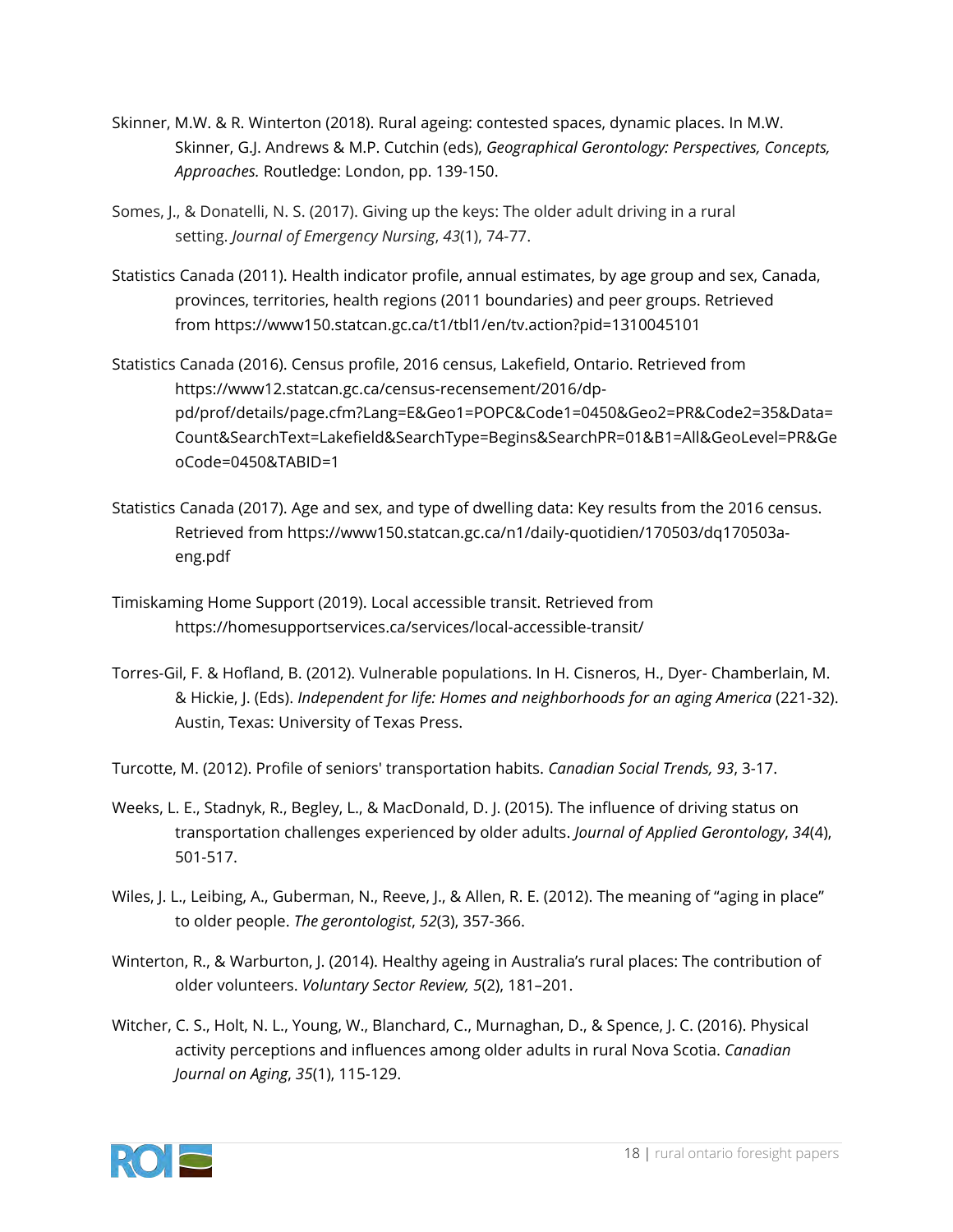- World Health Organization (WHO). (2007). Global Age-Friendly Cities: A Guide. Geneva, Switzerland: World Health Organization.
- World Health Organization (WHO). (2015). World Report on Ageing and Health. Geneva, Switzerland: World Health Organization.

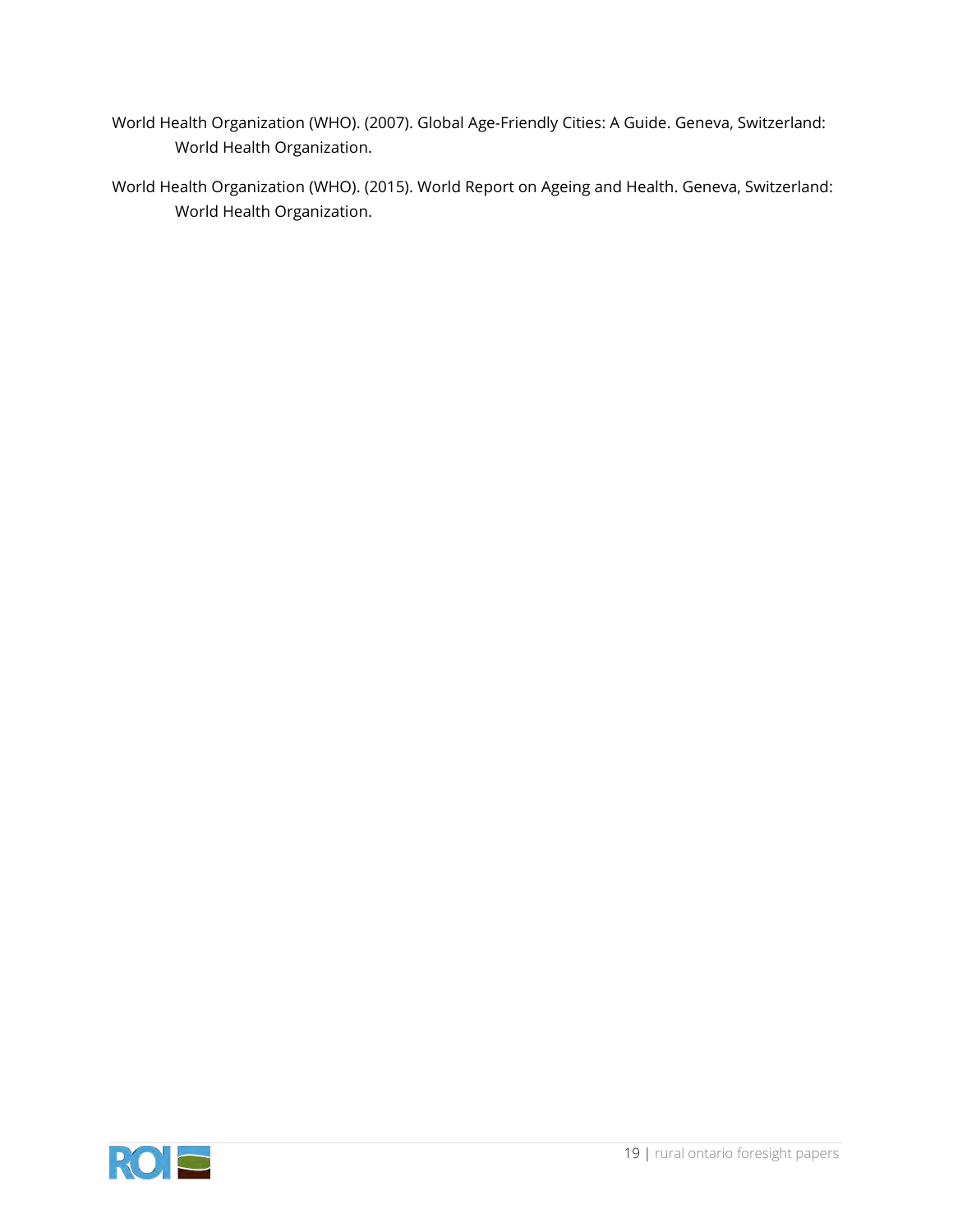# Northern Perspective: Services for an Aging Rural Population

**Hilary Hagar**

If anyone understands the challenges of an aging population, its northerners. Despite its vast geography, Northern Ontario is home to about 6% of all Ontarians and 7% of all Ontario seniors (Statistics Canada 2016). Looking at the proportion of people over age 65, many northern districts are above the provincial average (19%) (Fig. 1). Indeed, the disproportionate amount of elderly in northern and rural areas makes the concerns surrounding services for seniors more pertinent.



**Figure 1: Percent of Population Age 65+ by Selected Districts**

Source: Statistics Canada 2016.

Because of the geographical distance, aging in place is particularly challenging for northern seniors. Moving to a community with more services could mean travelling hundreds, possibly thousands of kilometers. The North is also home to much of Ontario's Indigenous population, who specifically emphasize aging in place as it allows for continued social and environmental connection (Pace and Grenier 2016, 254).

However, as Skinner and Russell note, rural and northern areas are "subject to the longstanding deprivation of public infrastructure", which limits the breadth and quality of essential services for aging in place.

Indeed, Northern Ontario lacks the appropriate services for seniors such as available physicians (Newberry 2018; Pong 2008). Yet, there have been efforts towards physician attraction and

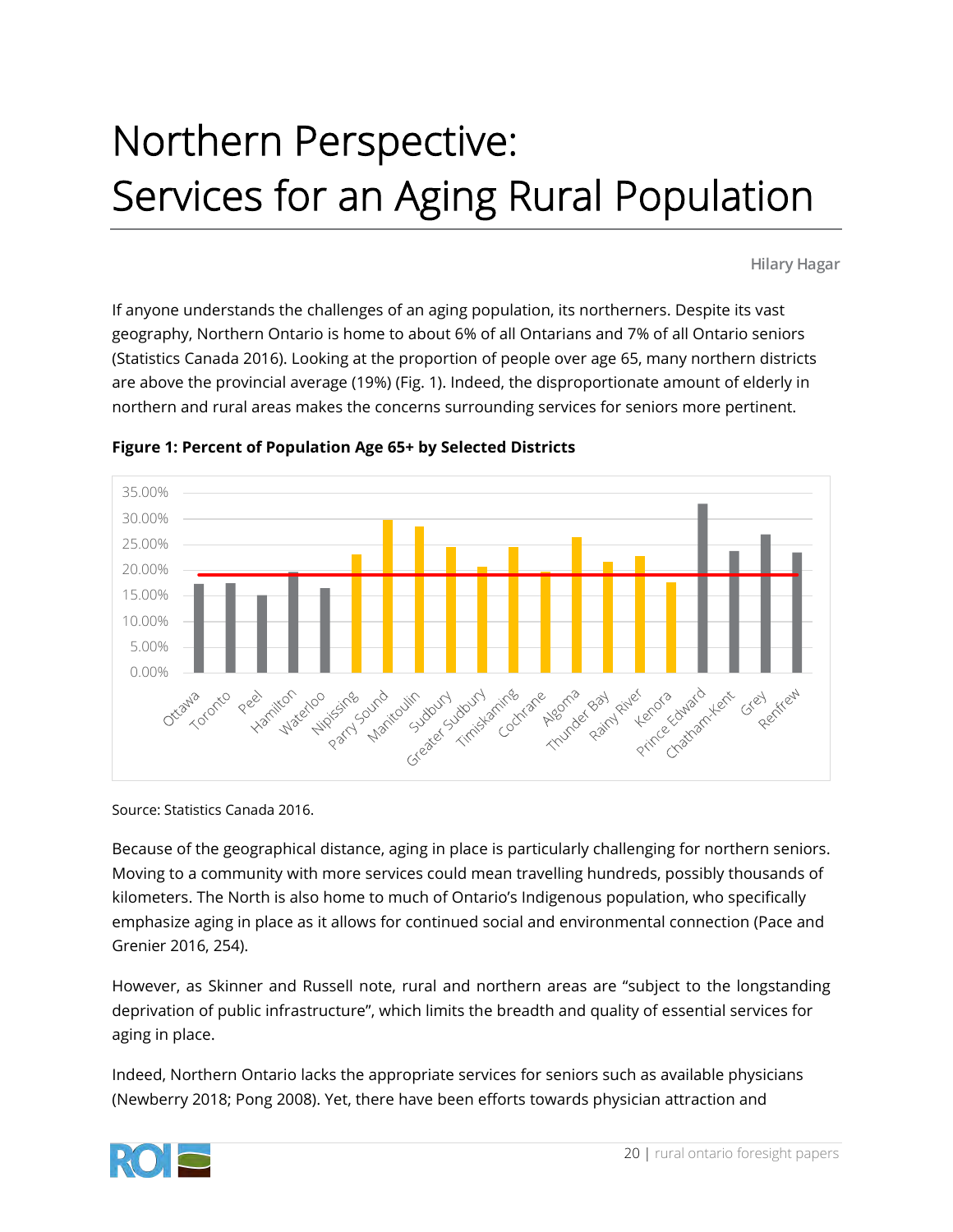retention. HealthForceOntario's Northern and Rural Recruitment and Retention Initiative aims to attract physicians by offering financial incentives to those who establish a full-time practice in a rural or northern community (Ontario 2017). The Northern Ontario School of Medicine (NOSM) also attempts to recruit physicians by giving the opportunity to study in the North (see the *Access to Quality Medical and Health Services* Foresight Paper). Interestingly, NOSM is finishing a three-yearlong study looking to recruit doctors from Northern European countries (CBC 2016). Ultimately, overcoming physician maldistribution in Northern Ontario will take the "adoption of multiple strategies but also simultaneous use of different strategies" (Pong 2008).

Further, housing options are also limited for seniors in the North. Many seniors in Northwestern Ontario, in particular, live alone (Northwestern Ontario District Health Council 2004). As Skinner and Russell state, support for rural seniors is often downloaded to family and community members. This is a challenge for northerners. Not only do seniors rely more heavily on unpaid care or assistance in Northwestern Ontario than the provincial average (Northwestern Ontario District Health Council 2004), the out-migration of families and youth means that many who could assist seniors living independently are no longer in the community (Making Kenora Home 2007).

Skinner and Russell acknowledge that offering a variety of housing options for seniors in rural areas is challenging "without the effective alignment of social services". Because rural seniors have less access to supports in their homes, a greater number are being directed to long-term care homes (LTC) than seniors in urban areas (AMO 2016). In fact, individuals on LTC waitlists in rural and remote regions surrounding Thunder Bay were more likely to be cognitively intact and experience less difficulty with daily living activities than those in Thunder Bay (Williams et al. 2016). Instead of living in LTC, these individuals could be living in seniors' homes or other community-based living situations.

Accessing LTC is also difficult. The average LTC wait times are longer in the Northeast and Northwest than other areas of rural Ontario (Fig. 2). In particular, since 2013, placements in the Northwest from the community have had longer wait lists than the provincial average (Fig. 2).

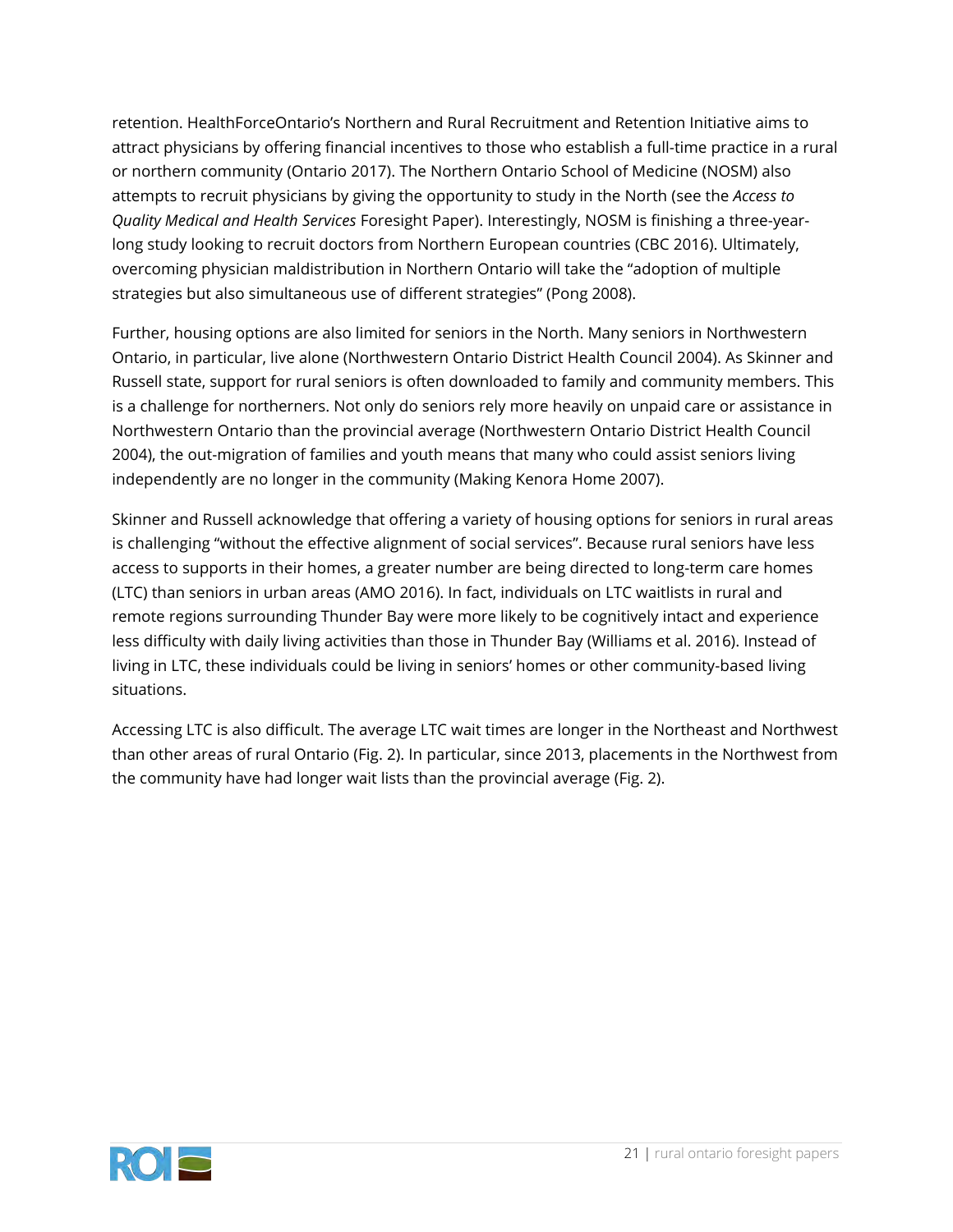



### *Source: Ontario 2019*

Requirements to provide LTC homes are also different in the north. Each municipality in Southern Ontario "is required by law to establish and maintain a long-term care home" (AMO 2016). However, for Northern Ontario municipalities, this is optional (AMO 2016). To further complicate the issue of housing, the north has challenges recruiting and retaining essential staff, such as nurses and personal support workers (Zefi 2019).

Other conventional housing options, such as retirement homes, are also limited. Of the 745 licensed retirement homes in the province, approximately 4% (31) are in Northern Ontario (RHRA, n.d.). Of the 31 retirement homes in the north, 81% are located in the five largest cities in Northern Ontario (RHRA, n.d.). Seniors seeking retirement homes outside these cities will likely have a limited selection. Even in communities with retirement homes, access could still be a challenge. Many seniors living on fixed incomes find retirement homes too expensive (Northwestern Ontario District Health Council 2004). Certainly, there is a need for "innovative, grassroots housing ideas founded in principles of community individuality and aging in place", as recommended by Skinner and Russell.

Another challenge is transportation. While public transit options do exist in northern cities, transportation between communities can be difficult. One of the ways this issue is addressed is

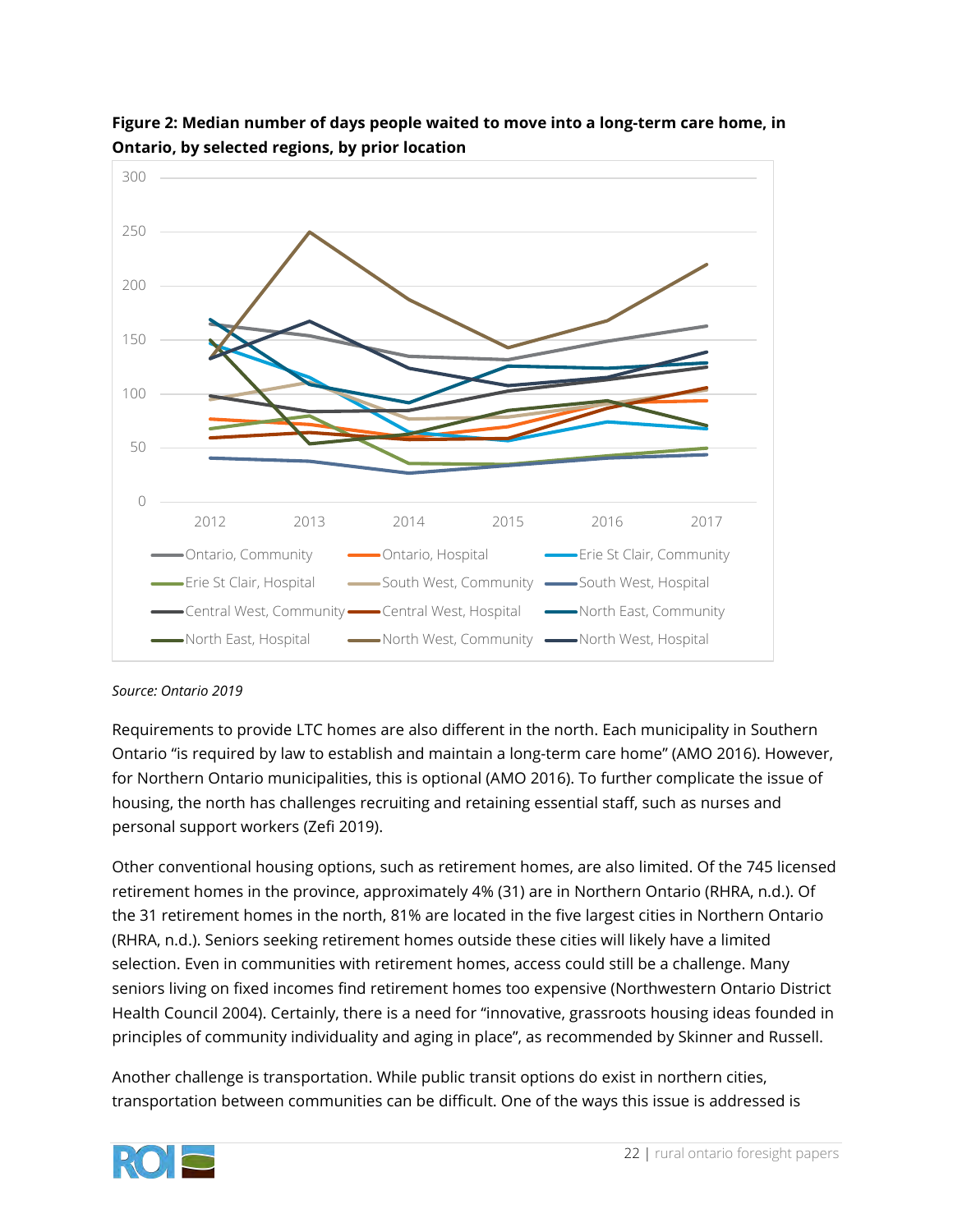through the Northern Health Travel Grant, which provides subsidized transportation to northern individuals who live at least 100 kilometers away from the nearest medical specialist (Ontario 2019b). Other community-based transportation services exist for seniors in the north, noted by Skinner and Russell's examples in Temiskaming Shores. With the use of technology, efforts are being made to eliminate the need for transportation altogether. Timiskaming Health Unit, for example, hosts a "Senior Centre without Walls" which allows seniors to participate in activities and presentations via conference call at no cost (Timiskaming Health Unit 2019).

While these services are steps in the right direction, barriers for northern seniors to age in place still remain. For the increasing number of seniors in the north, this will take the collaborative effort of various actors. Community organizations, as well as government at provincial and local levels, will need to generate innovative and grass-root approaches to provide these much needed services. Both seniors and communities will be "stuck" without this effort.

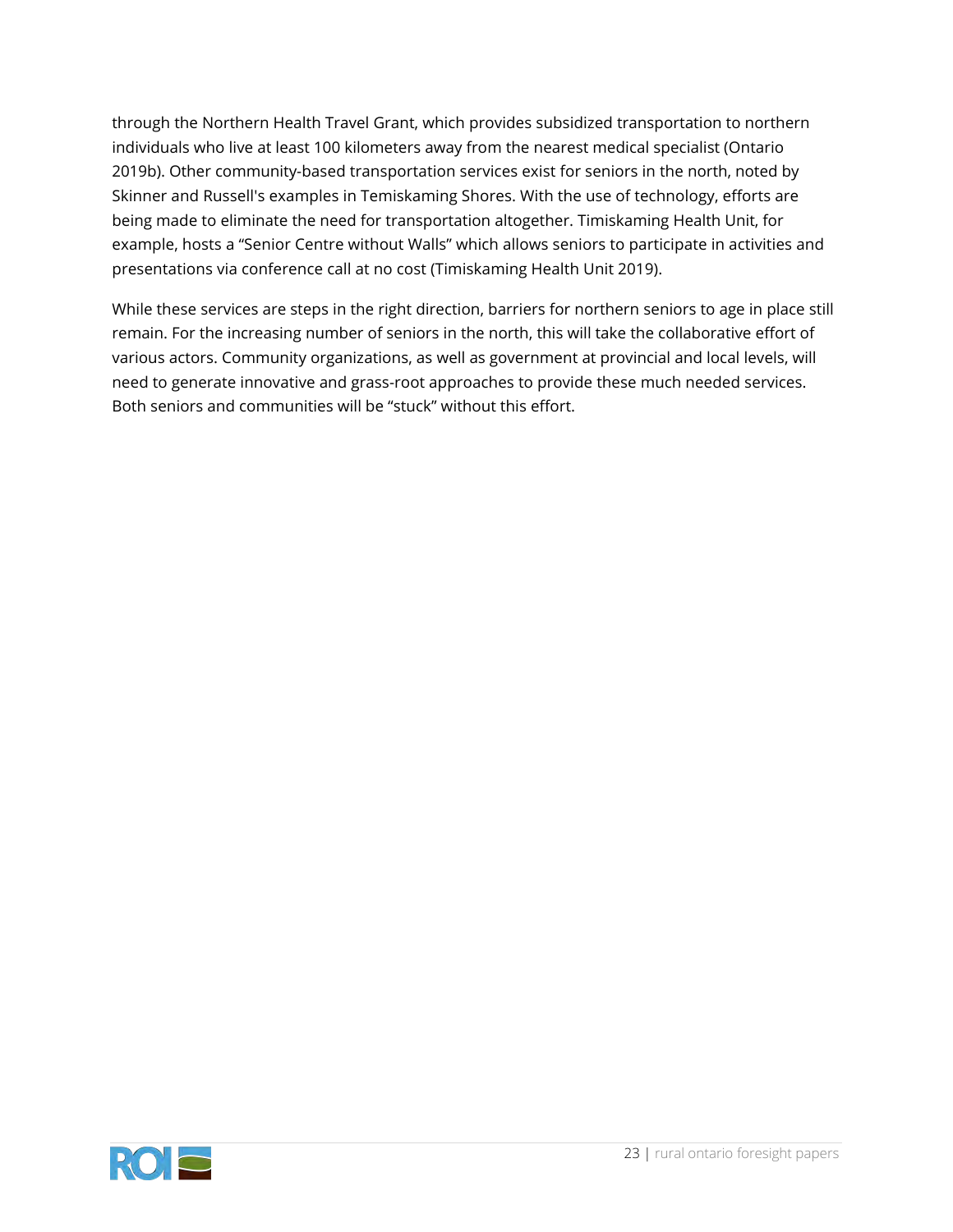## **Works Cited**

- Association of Municipalities Ontario (AMO). (2016). Strengthening Age-Friendly Communities and Seniors' Services for 21<sup>st</sup> Century Ontario. Association of Municipalities Ontario.
- CBC. (2016). *Northern Ontario researchers part of international doctor recruitment study. CBCNews, Sudbury*. Retrieved from: https://www.cbc.ca/news/canada/sudbury/nosm-sudbury-doctorrecruitment-1.3793697
- Making Kenora Home Charitable Services Inc. (2007). Community Solutions for Affordable Housing Projects. Retrieved from: [http://www.makingkenorahome.ca/Community%20Solutions%20for%20Affordable%20Housi](http://www.makingkenorahome.ca/Community%20Solutions%20for%20Affordable%20Housing%20ProjectsMay2007.pdf) [ng%20ProjectsMay2007.pdf](http://www.makingkenorahome.ca/Community%20Solutions%20for%20Affordable%20Housing%20ProjectsMay2007.pdf)
- Newberry, Sarah. (2018). *Northern Ontario badly needs doctors. But 'forcing' them to work there is no solution*. *Healthydebate*. Retrieved from[: https://healthydebate.ca/opinions/northern-ontario](https://healthydebate.ca/opinions/northern-ontario-doctors)[doctors](https://healthydebate.ca/opinions/northern-ontario-doctors)
- Northwestern Ontario District Health Council. (2004). Supportive Housing in Northwestern Ontario A Needs Assessment. *Legislative Assembly of Ontario*. Toronto, ON. Retrieved from: http://www.ontla.on.ca/library/repository/mon/24002/298958.pdf
- Ontario. (2019). Modernized Client Profile Database, provided by the Ministry of Health and Longterm Care. Retrieved from: https://www.hqontario.ca/System-Performance/Long-Term-Care-Home-Performance/Wait-Times
- Ontario. (2019b). Northern Health Travel Grant. Ontario Ministry of Health and Long-Term Care. Retrieved from: http://www.health.gov.on.ca/en/public/publications/ohip/northern.aspx
- Ontario. (2017). HealthForceOntario Northern and Rural Recruitment and Retention Initiative Guidelines. *Ministry of Health and Long-Term Care*. Retrieved from: <http://www.health.gov.on.ca/en/pro/programs/northernhealth/nrrr.aspx>
- Retirement Homes Regulatory Authority (RHRA). (n.d.). Retirement Home Public Register. Retrieved from: https://www.rhra.ca/en/search-the-public-register/
- Statistics Canada. (2016). Census of Population, 2016. Ottawa. Released November 29, 2017. Retrieved from [https://www12.statcan.gc.ca/census-recensement/2016/dp](https://www12.statcan.gc.ca/census-recensement/2016/dp-pd/prof/index.cfm?Lang=E)[pd/prof/index.cfm?Lang=E](https://www12.statcan.gc.ca/census-recensement/2016/dp-pd/prof/index.cfm?Lang=E)
- Timiskaming Health Unit. (2019). Seniors' Centre Without Walls. Retrieved from: http://www.timiskaminghu.com/80471/Seniors-Centre-Without-Walls
- Pace, J. E., & Grenier, A. (2016). Expanding the circle of knowledge: Reconceptualizing successful aging among North American older indigenous peoples*. Journals of Gerontology Series B: Psychological Sciences and Social Sciences, 72*(2), 248-258.